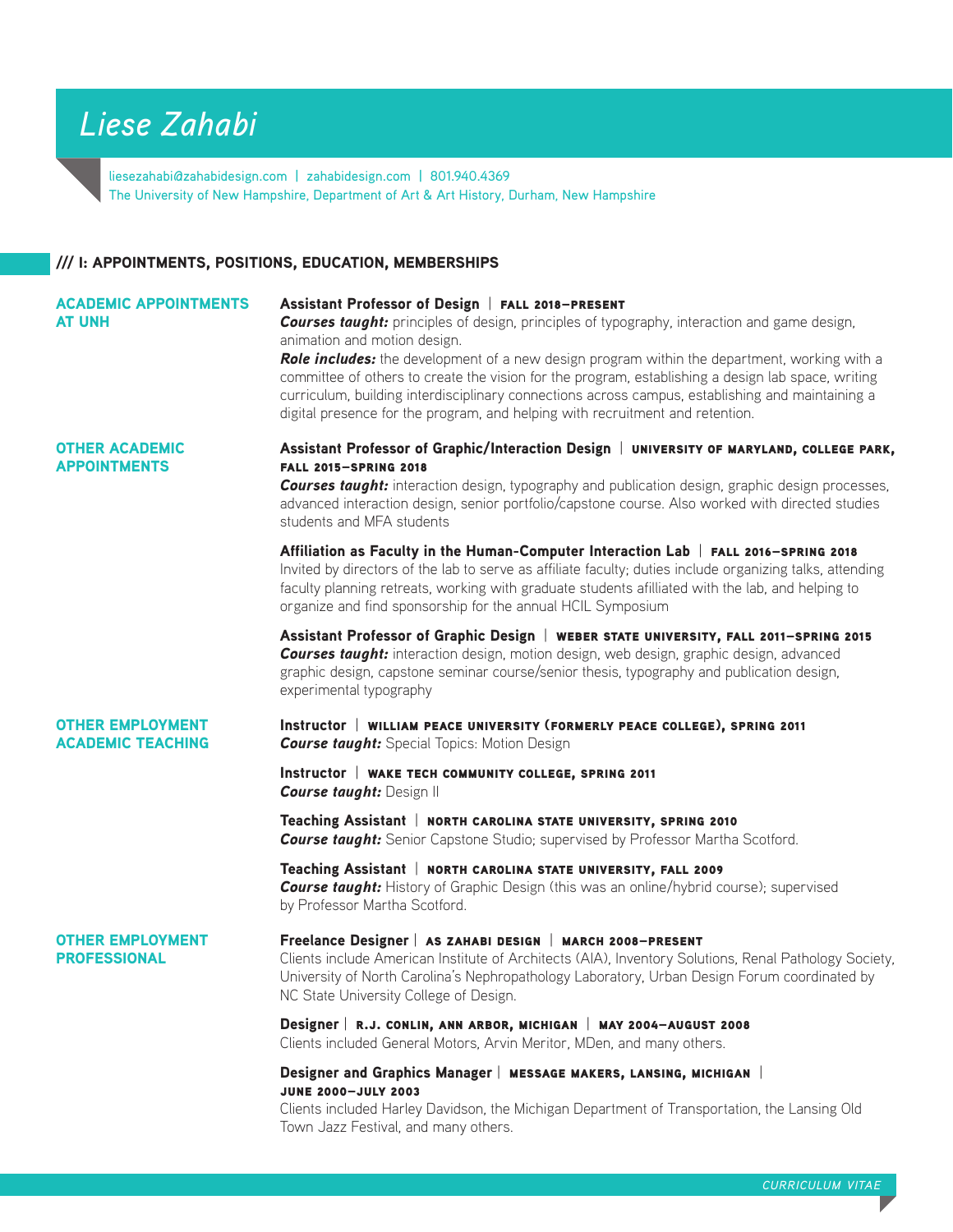| <b>EDUCATIONAL</b><br><b>BACKGROUND</b> | Master of Graphic Design   MAY 2010<br>North Carolina State University (NCSU): College of Design                                            |
|-----------------------------------------|---------------------------------------------------------------------------------------------------------------------------------------------|
|                                         | Bachelor of Fine Arts   WITH HONORS IN BASIC STUDIES, MAY 2000<br>Eastern Michigan University (EMU)   Major: Graphic Design, Minor: Writing |
| <b>PROFESSIONAL</b>                     | <b>College Art Association   2016-PRESENT</b>                                                                                               |
| <b>MEMBERSHIPS</b>                      | Mid-America College Art Association (MACAA)   2016-PRESENT                                                                                  |
|                                         | <b>Association For Computing Machinery   2014-PRESENT</b>                                                                                   |
|                                         | American Institute of Graphic Arts, AIGA   2008-PRESENT<br>Member and Faculty Advisor for UMD Student Group                                 |
|                                         | Interaction Design Association, IXDA   2013-PRESENT                                                                                         |
|                                         | Interaction Design Foundation   2013-PRESENT                                                                                                |

# /// II: RESEARCH, SCHOLARLY, CREATIVE AND/OR PROFESSIONAL ACTIVITIES

## PUBLISHED CHAPTERS AND PROJECTS

| 2022                                    | <b>Edited proceedings</b><br>L. Zahabi, editor. SHIFT: Dialoque: Proceedings of the AIGA Design Educators Community Confer-<br>ences. Produced and hosted by Michigan Publishing on the behalf of The AIGA DEC; March 2022.<br>https://doi.org/10.3998/mpub.12571098                                                                                           |
|-----------------------------------------|----------------------------------------------------------------------------------------------------------------------------------------------------------------------------------------------------------------------------------------------------------------------------------------------------------------------------------------------------------------|
| 2020                                    | <b>Edited book chapter</b><br>L. Zahabi, "Design for Good: Community Organization Partnership," M. Maxwell-Lane and R.<br>Tegtmeyer, editors, Collaboration in Design Education, will be published by Bloomsbury in Septem-<br>ber of 2020; https://www.bloomsbury.com/us/collaboration-in-design-education-9781350059016/                                     |
| 2019                                    | Project featured in edited book<br>A. Buck-Coleman and L. Zahabi, "Case Study: Open Brief // Capstone Project, University of Mary-<br>land," A. Nottingham and J. Stout, editors, The Graphic Design Process: how to be successful in<br>design school, Bloomsbury; November 2019.                                                                             |
| 2013                                    | <b>Book chapter</b><br>"Visualizing Information-Triage: a speculative and metaphoric interface for making sense<br>of online searching," M. Huang and W. Huang, editors, Innovative Approaches of Data<br>Visualization and Visual Analytics, IGI Global, July 2013.                                                                                           |
| <b>PUBLISHED CONFERENCE PROCEEDINGS</b> |                                                                                                                                                                                                                                                                                                                                                                |
| 2019                                    | Co-Author; published conference proceedings   AIGA DIALOGUE<br>P. Lusch and L. Zahabi, Making Assumptions: Pedagogy, Practice, and the Portfolio, P. Napier and<br>A. Ganci, editors, MAKE, AIGA Design Educators Community, 2019.                                                                                                                             |
| 2015                                    | Co-Author; published conference proceedings   AMERICAN PUBLIC HEALTH ASSOCIATION<br>Santurri, L., Stander, A., Zahabi, L., Bennion, B., Matthews, J., Picturing the health of a community:<br>A community-engaged health assessment of Weber and Morgan counties in Utah, American Public<br>Health Association Annual Conference, Chicago, Illinois, 2015 Nov |
| 2013                                    | Paper published in proceedings   15TH INTERNATIONAL CONFERENCE ON HUMAN-COMPUTER<br><b>INTERACTION</b><br>L. Zahabi "Exploring Information-Triage: Speculative Interface Tools to Help College Students<br>Conduct Online Research." A. Marcus (Ed.): DUXU/HCII 2013, Part IV, LNCS 8015, pp. 611-620,<br>2013. (Published by Springer)                        |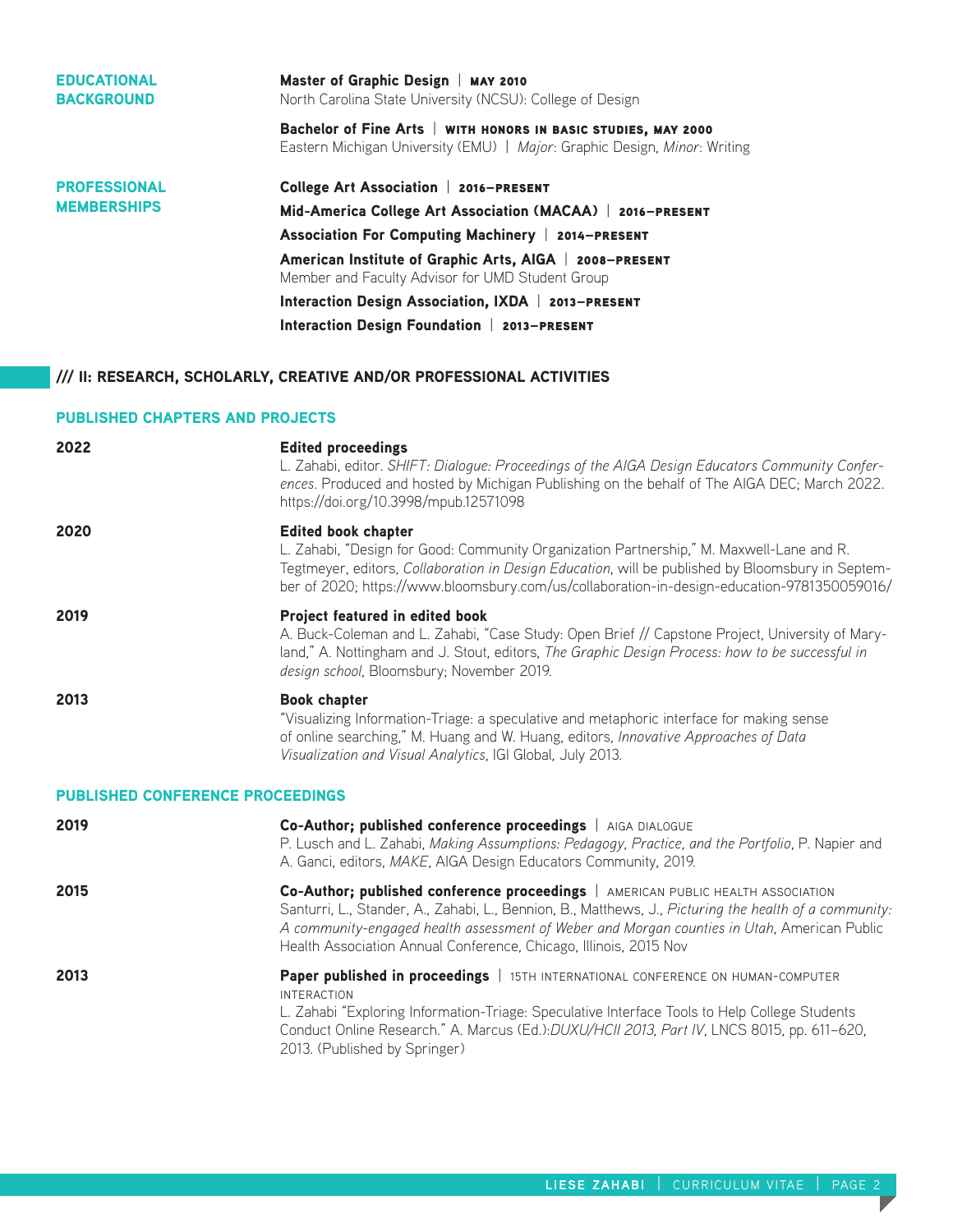#### MANUSCRIPTS IN PROGRESS

#### Single Author Book | SEEKING A PUBLISHING CONTRACT

L. Zahabi, *Beyond the search engine: navigating online search in the age of big-data, social media, and hyperbole*, currently have three of eight chapters fully drafted, and the remaining chapters outlined with preliminary research begun.

#### RESEARCH IN PROGRESS

#### IRB-approved solo research

*Managing Online Search: How do college students use digital interfaces to manage research tasks?*, IRB proposal approved in April 2022; study will take place June 2022–June2023; research will include user testing with undergrad students and the ways they utilize digital tools as part of their research process. Results from this research will be disseminated as part of the single author book described above.

#### IRB-approved research with collaborator

*Beyond the Portfolio*, qualitative research project with Peter Lusch, Professor of Practice at Lehigh University, PA; IRB approval granted in summer of 2017; 10 of 50 projected interviews with graphic design educators and practitioners have been conducted and transcribed; the team is writing up preliminary findings to present at design education venues.

#### IRB-approved solo research

*Information Triage*, currently writing a new IRB proposal to extend and continue this research (conducted in 2013–2015 at Weber State University); research will include user testing with undergrad students and the ways they utilize social media as part of their research process; hope to receive IRB approval in spring semester of 2021 and begin user studies in the fall.

#### PUBLICATIONS IN PROGRESS

#### Journal article

*Thinking Out Loud: An invitation for designers to consider the Voice User Interface (VUI)*, 4600 word article; underwent two rounds of peer-review and revisions; under consideration for publication in the journal *Dialectic* for fall of 2022; awaiting journal's final decision.

#### Journal article

*The effect of technology on the design portfolio*, writing as a preliminary whitepaper to be shared on project website for feedback; plan to convert that into a 5000–7000 word article for submission to a design journal in late 2022.

#### CONFERENCES, WORKSHOPS, AND TALKS

| <b>Invited Talks</b> |                                                                                                                                                                                                                                                                                                                                                             |
|----------------------|-------------------------------------------------------------------------------------------------------------------------------------------------------------------------------------------------------------------------------------------------------------------------------------------------------------------------------------------------------------|
| 2022                 | Invited talk   MARCH<br>L. Zahabi, Doing Design: A concise collection of current work, UNH Center for Humanities,<br>First Monday series, virtual. March 7, 2022.<br>https://mobile.twitter.com/UNHFeminists/status/1500516570732371978/photo/1;<br>https://calendar.unh.edu/EventDetails.aspx?EventDetailld=69513                                          |
| 2021                 | <b>Invited talk</b>   NOVEMBER<br>L. Zahabi, AIGA One Designer, One Work: Gone Home, AIGA (The Professional Organization for<br>Design) One Designer One Work Series, virtual. November 18, 2021. 45 minute talk/presentation.<br>https://www.youtube.com/watch?v=Y2mw0TkRiDk;<br>https://www.aiga.org/inspiration/talks/liese-zahabi-one-designer-one-work |
| 2018                 | Invited talk $ $ MAY<br>L. Zahabi, Visual Design for Interaction Bootcamp, Human-Computer Interaction Lab Symposium,<br>University of Maryland, College Park. May 24, 2018. https://hcil.umd.edu/tutorial-visual-design-for-<br>interaction-bootcamp/                                                                                                       |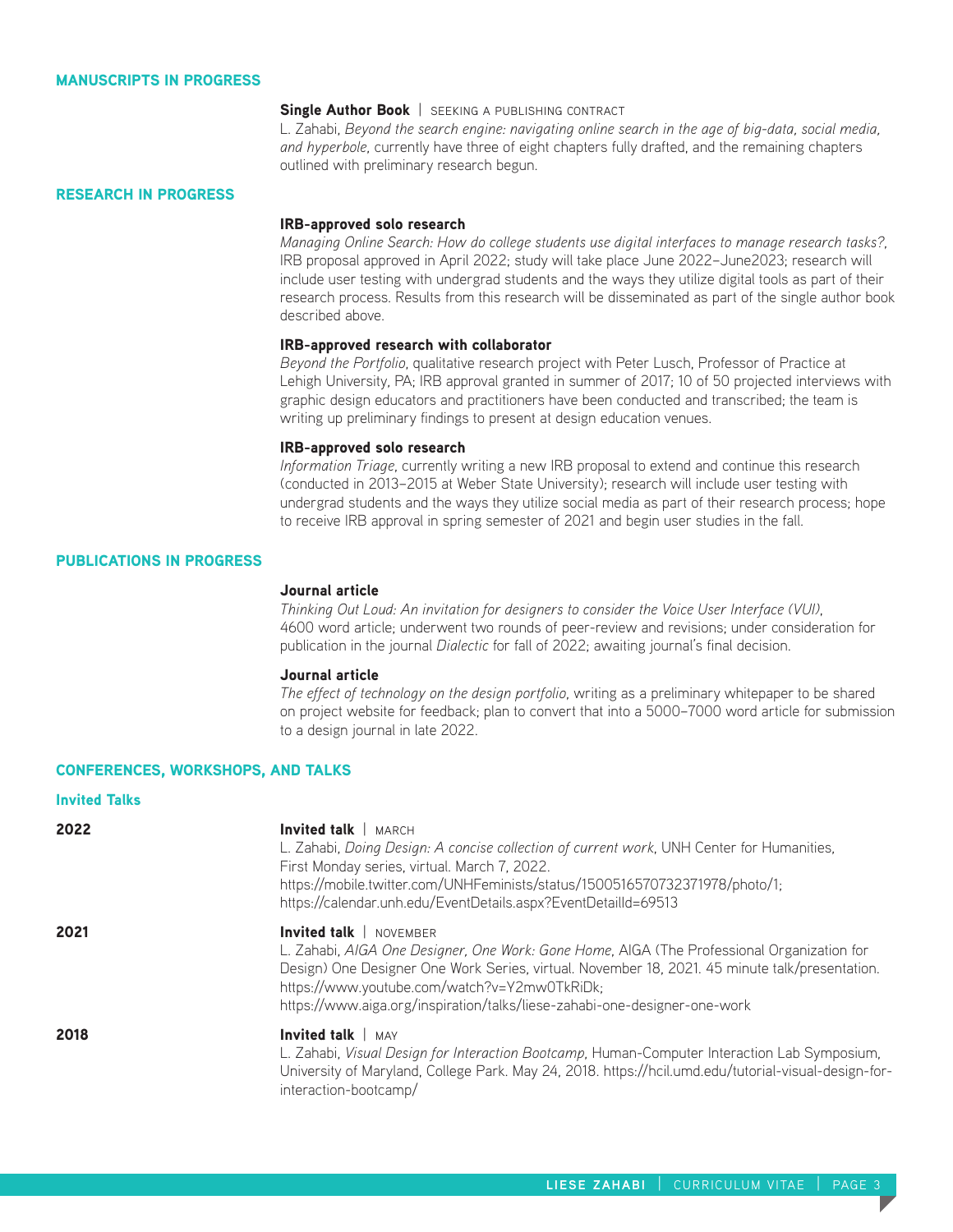| 2017                               | Invited talk $ $ MAY<br>L. Zahabi, Not just playing around: Game design in the interaction design classroom,<br>Human-Computer Interaction Lab Symposium, University of Maryland, College Park.<br>May 25, 2017. http://hcil.umd.edu/events/event/hcil-annual-symposium/                                                                                                                                                                                                                                                  |  |  |
|------------------------------------|---------------------------------------------------------------------------------------------------------------------------------------------------------------------------------------------------------------------------------------------------------------------------------------------------------------------------------------------------------------------------------------------------------------------------------------------------------------------------------------------------------------------------|--|--|
| 2016                               | Invited talk   NOVEMBER                                                                                                                                                                                                                                                                                                                                                                                                                                                                                                   |  |  |
|                                    | L. Zahabi, The Remarkable Ecosystem of Online Search: Moving Beyond the Search Box,<br>Interdisciplinary Interaction Design Conference, hosted by Millersville University, Pennsylvania.<br>November 19, 2016. http://www.iidcon.com/index.html                                                                                                                                                                                                                                                                           |  |  |
| 2016                               | Invited talk   SEPTEMBER<br>L. Zahabi, An Exquisite Morass: Reimagining our Experience of Online News and Google Search,<br>DC Art Science Evening Rendezvous (DASER), SciArt Research (National Academy of Science,<br>Washington DC). September 22, 2016. https://www.youtube.com/watch?v=aKYJ_1nbifM&list=PLLf<br>dQrZVuMNVhZlePjQlV0tDCVlk-c1cR                                                                                                                                                                       |  |  |
| 2015                               | Invited talk   DECEMBER<br>L. Zahabi, Exploring Information-Triage: Speculative interface tools to help college students conduct<br>online research, Campus Visualization Partnership (CVP) Lecture Series, University of Maryland,<br>College Park, MD, 2015 Dec. Talk was recorded and is available at this URL: http://www.viz.umd.<br>edu/content/archives                                                                                                                                                            |  |  |
|                                    | Invited talk   SEPTEMBER<br>L. Zahabi, Exploring Information-Triage: Speculative interface tools to help college students conduct<br>online research, Human Computer Interaction Lab: Brown Bag Lunches, University of Maryland,<br>College Park, MD, 2015 Sep                                                                                                                                                                                                                                                            |  |  |
|                                    | Invited talk   JANUARY<br>L. Zahabi, Typographical Craft: the legacy of the Bauhaus and Black Mountain College,<br>Contextualizing Craft + Design Symposium, Utah State University, Logan, Utah, 2015 Jan                                                                                                                                                                                                                                                                                                                 |  |  |
| <b>Invited Talks / Co-Authored</b> |                                                                                                                                                                                                                                                                                                                                                                                                                                                                                                                           |  |  |
| 2018                               | Invited panel talk   SEPTEMBER<br>L. Zahabi and P. Lusch, Beyond the Portfolio Research; panel discussion title: Portfolio Success:<br>Strategies for professional development, Design Incubation, hosted by the Type Director's Club,<br>New York City, NY. September 22, 2018.<br>https://designincubation.com/design-events/portfolio-success-strategies-for-professional-<br>development/                                                                                                                             |  |  |
|                                    | <b>Invited Talks / Panels and Group Presentations</b>                                                                                                                                                                                                                                                                                                                                                                                                                                                                     |  |  |
| 2020                               | Invited panel talk [international]   DECEMBER<br>L. Zahabi, invited to speak along with three other members of the AIGA DEC Steering Committee<br>(Meaghan Dee, Alberto Rigau, and Ali Place) about the AIGA, the SHIFT Summer Summit, and<br>design education in the US, at the FLUID Design Forum conference titled ALIBI, hosted in<br>Montenegro, December 5, 2020.                                                                                                                                                   |  |  |
| 2020                               | Invited panel talk   OCTOBER<br>L. Zahabi, invited to speak along with five other design educators (Karen Zimmermann, University<br>of Arizona; Hugo Escalante, Tecnológico de Monterrey; Mauricio Mejia, Arizona State University;<br>Sheila Schumacher, Grand Canyon University; and Jacinda Walker, Founder of designExplorr)<br>about the future of design education at the Phoenix AIGA Design Week, October 8, 2021.<br>A recording of the talk can be viewed here: https://www.crowdcast.io/e/phxdw-educationpanel |  |  |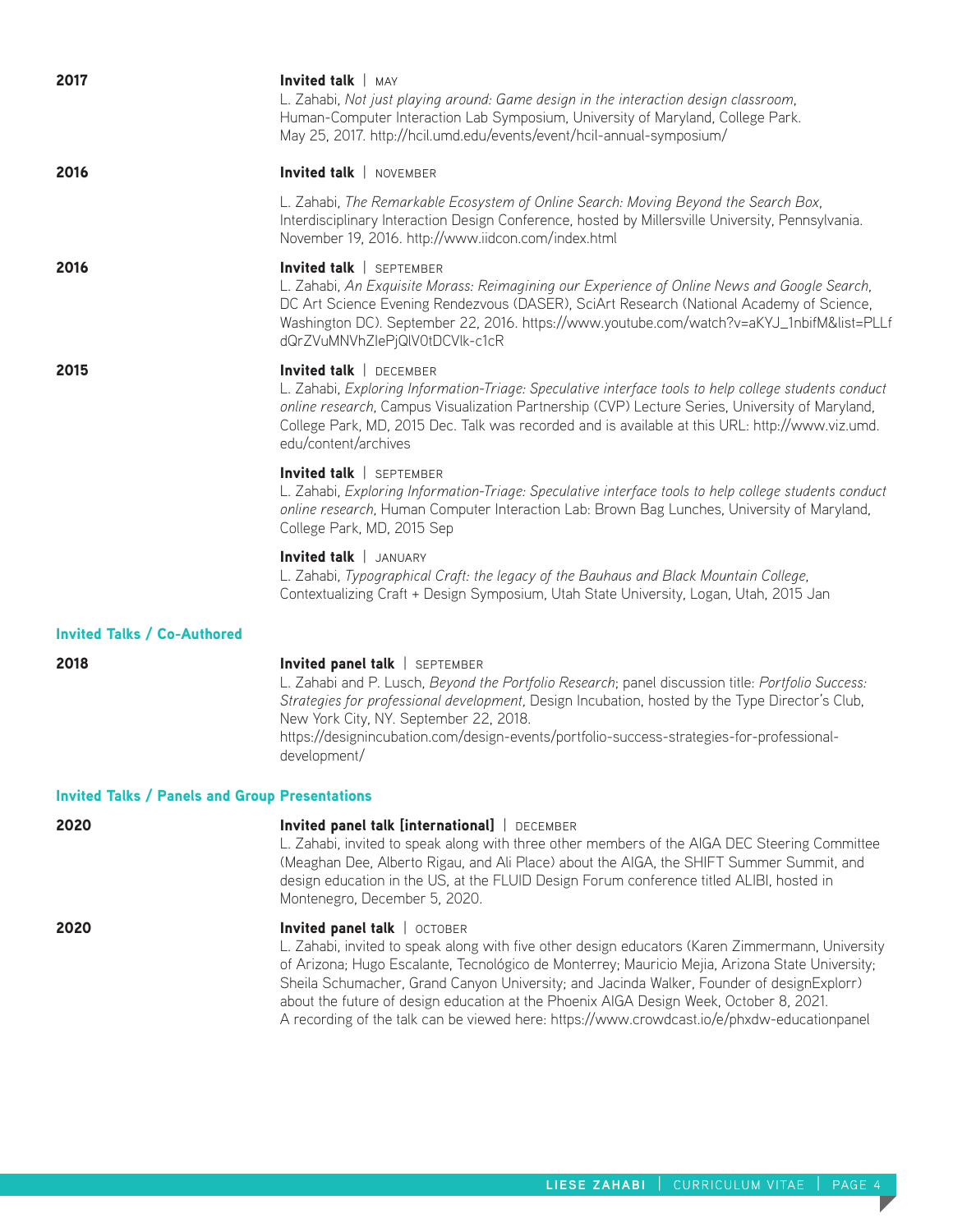| <b>Invited Talks / Public Interviews</b> |                                                                                                                                                                                                                                                                                                                                                                                                                                                                             |
|------------------------------------------|-----------------------------------------------------------------------------------------------------------------------------------------------------------------------------------------------------------------------------------------------------------------------------------------------------------------------------------------------------------------------------------------------------------------------------------------------------------------------------|
| 2020                                     | Invited public interview   AUGUST<br>Invited to speak on the AIGA National Design Futures Instagram Live series about the SHIFT<br>Summer Summit; the interview was watched live by members of the design community, and made<br>available for viewing by AIGA National here: https://www.instagram.com/p/CEXHmMogj9L/                                                                                                                                                      |
| <b>Invited Talks / Guest Lectures</b>    |                                                                                                                                                                                                                                                                                                                                                                                                                                                                             |
| 2021                                     | Invited talk; guest lecture   APRIL<br>L. Zahabi, Usability + Accessibility, History 690/890: Digital History, taught by Julia Rodriquez;<br>University of New Hampshire, April 8, 2021                                                                                                                                                                                                                                                                                     |
| 2020                                     | Invited talk; guest lecture   APRIL<br>L. Zahabi, Research + Scholarship, COLA 402: Digging Deep, Cool COLA Research, taught by<br>Michelle Dillon; University of New Hampshire, April 16, 2020                                                                                                                                                                                                                                                                             |
| 2019                                     | Invited talk; guest lecture   SEPTEMBER<br>L. Zahabi, Typography Basics, Photography Workshop: Book Making, taught by Mike Cardinali;<br>University of New Hampshire, September 30, 2019                                                                                                                                                                                                                                                                                    |
|                                          | Invited talk; guest lecture   MARCH<br>L. Zahabi, Usability + Accessibility, History 690/890: Digital History, taught by Julia Rodriquez;<br>University of New Hampshire, March 28, 2019                                                                                                                                                                                                                                                                                    |
| <b>Refereed Presentations</b>            |                                                                                                                                                                                                                                                                                                                                                                                                                                                                             |
| 2021                                     | Refereed Presentation   NOVEMBER<br>L. Zahabi, Borrow, Adapt, Embrace, Remake: How and What Design Pedagogy and Practice Should<br>Steal from STS, Society for Social Studies of Science (4S) Annual Meeting 2021, Virtual (Toronto,<br>Canada), Oct 6-9; https://www.4sonline.org/; https://4sonline.org/files/final_program_4S21.pdf                                                                                                                                      |
| 2020                                     | Refereed Presentation   NOVEMBER<br>L. Zahabi, Thinking out loud: designing for the tangible intangibility of Voice User Interfaces (VUI),<br>Bridges: AIGA National Design Conference 2020, Virtual, Nov 9-14 (was originally scheduled for<br>March 2020)                                                                                                                                                                                                                 |
| 2018                                     | Refereed Presentation   OCTOBER<br>L. Zahabi, User Experience Design in a World Where Machines Not Only Listen to Us, but Also Talk<br>Back, part of MACAA Panel titled Homunculus to Hansen Robotics: Embodied Artificial Intelligence,<br>Evil Geniuses and Ethical Futures, Mid-American College Art Association (MACAA) Conference,<br>University of Nebraska-Lincoln, Nebraska, 2018 Oct                                                                               |
| 2017                                     | Refereed Presentation   FEBRUARY<br>L. Zahabi, Not Just Playing Around: Game Design In The Interaction Design Classroom, Design<br>Incubation: Colloquium 3.2: Parsons Integrated Design, New York City, New York, 2017 Feb                                                                                                                                                                                                                                                 |
| 2016                                     | Refereed Presentation   OCTOBER<br>L. Zahabi, When you make everything bold, nothing is bold, part of MACAA Panel titled Polymodal<br>Sites: Graphic Design in the Expanded Field, Mid-American College Art Association (MACAA)<br>Conference, University of Cincinnati, Ohio, 2016 Oct                                                                                                                                                                                     |
| 2014                                     | Refereed Presentation   DECEMBER<br>L. Zahabi, Percolation and Marination: Manipulating Iteration, Uncertainty and Unfamiliar<br>Processes in the Creation of the Design Piece an Exquisite Morass, part of the American<br>Anthropological Association Conference Panel titled Practice, Process, And Post-Rationalization:<br>Notes on Making And The Temporality Of Creativity, American Anthropological Association, 113th<br>Annual Meeting, Washington D.C., 2014 Dec |
| 2013                                     | Refereed Presentation   JULY<br>L. Zahabi, Exploring Information-Triage: speculative interface tools to help college students conduct<br>online research, Human Computer Interaction International Conference, Las Vegas, Nevada,<br>2013 July                                                                                                                                                                                                                              |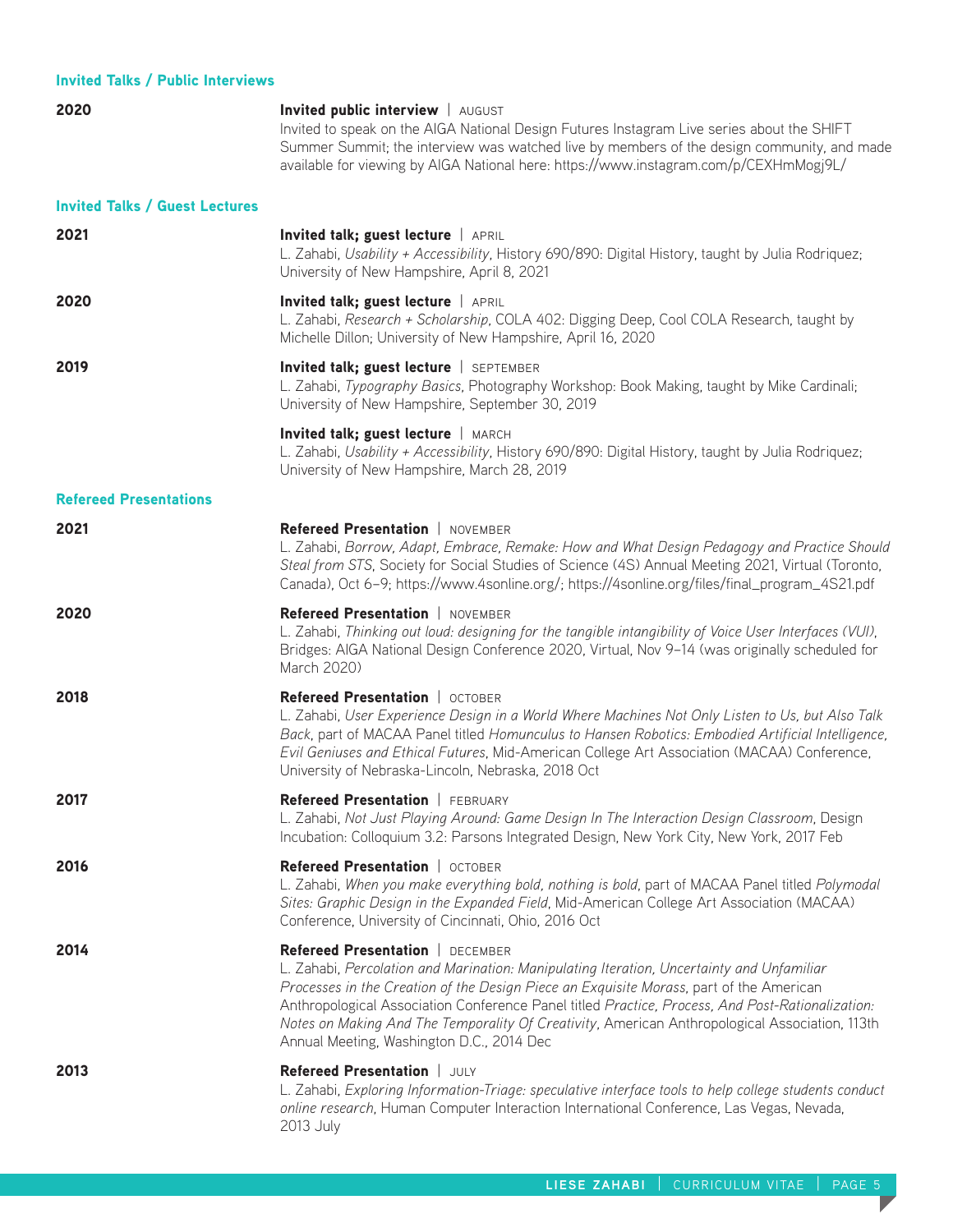**2012 Refereed Presentation** | OCTOBER L. Zahabi, *An Exquisite Morass*, Imageword/Wordimage: 26th Annual National Conference on Liberal Arts and the Education of Artists, School of Visual Arts, New York City, New York, 2012 Oct

## Refereed Presentations / Co-authored

| 2021                                                       | <b>Refereed Presentation   MARCH</b><br>K. Healey and L. Zahabi, Songwriting as Public Discourse Intervention: Countering COVID-19<br>Disinformation, AR@K Symposium, hosted by Kristiania University, Oslo, Norway<br>[attended virtually], March 16                                                                         |  |
|------------------------------------------------------------|-------------------------------------------------------------------------------------------------------------------------------------------------------------------------------------------------------------------------------------------------------------------------------------------------------------------------------|--|
| 2019                                                       | Refereed Presentation   FEBRUARY<br>P. Lusch and L. Zahabi, Form, focus and impact: Pedagogy of a 21st-century<br>design portfolio, Design Incubation Colloquium 5.2, CAA Conference 2019, New York City, NY,<br>Feb 13-19                                                                                                    |  |
| 2018                                                       | Refereed Presentation   JUNE<br>P. Lusch and L. Zahabi, Making Assumptions: pedagogy, practice, and the portfolio,<br>AIGA MAKE Design Educator's Conference, Indianapolis, Indiana, June 7-9, 2018                                                                                                                           |  |
| 2017                                                       | <b>Refereed Presentation</b>   FEBRUARY<br>A. Buck-Coleman, L. Zahabi, Engaging multiplicity: A multimodal approach to teaching typographic<br>history, part of College Arts Association Panel titled Teaching Design History Through Making,<br>College Arts Association (CAA) Conference, New York City, New York, 2017 Feb |  |
| 2012                                                       | Refereed Presentation   JUNE<br>K. Stevenson, L. Zahabi, A. Moore, A Process for Scaffold Assessment Planning, Assessment in the<br>Arts Conference, Rocky Mountain College of Art and Design, Denver, Colorado, 2012 June                                                                                                    |  |
| <b>Refereed Creative Work for Exhibition / Co-authored</b> |                                                                                                                                                                                                                                                                                                                               |  |
| 2022                                                       | Refereed Exhibition of Digital Artifacts   MAY<br>K. Healey and L. Zahabi, Angry Outsiders, 72nd Annual International Communication Association<br>Conference, Paris, France; May 26-30; https://www.icahdg.org/page/ICA22_GoParis                                                                                            |  |
| <b>Refereed Posters</b>                                    |                                                                                                                                                                                                                                                                                                                               |  |
| 2016                                                       | Refereed Poster and Speaker on panel   MARCH<br>L. Zahabi, Play in the interaction design classroom as an activity and an end-result, In Play: Games,<br>Aesthetics, Performance Symposium, Hosted by the UMD English Department, University of<br>Maryland, College Park, 2016 March                                         |  |

## COMPLETED CREATIVE WORKS

| <b>Artistic and Graphic Design</b> |                                                                                                                                                                                                                                                                                                                                                                                                                                                          |
|------------------------------------|----------------------------------------------------------------------------------------------------------------------------------------------------------------------------------------------------------------------------------------------------------------------------------------------------------------------------------------------------------------------------------------------------------------------------------------------------------|
| 2021                               | Poster Design [ international exhibition, invited to submit ]<br>L. Zahabi, Connecting Minds, Creating the Future, 3rd Emirates International Poster Festival; the<br>Emirates International Poster Festival is the first-of-its-kind creative platform in the MENA region<br>developed to showcase and celebrate contemporary poster design from around the world.<br>https://start-vart.com/eipf-2021---the-3rd-emirates-international-poster-festival |
| 2021                               | <b>Hand Bound Book</b><br>L. Zahabi, Code Has Weight, Biennial Faculty Show, University of New Hampshire, Durham,<br>New Hampshire, August-November 2021                                                                                                                                                                                                                                                                                                 |
| 2021                               | <b>Animation/Motion Design</b><br>L. Zahabi, Angry Outsiders (digital video, 4:20 min running time), a collaboration with<br>Kevin Healey (UNH Communication Department); animation can be viewed at<br>https://vimeo.com/manage/videos/586915103                                                                                                                                                                                                        |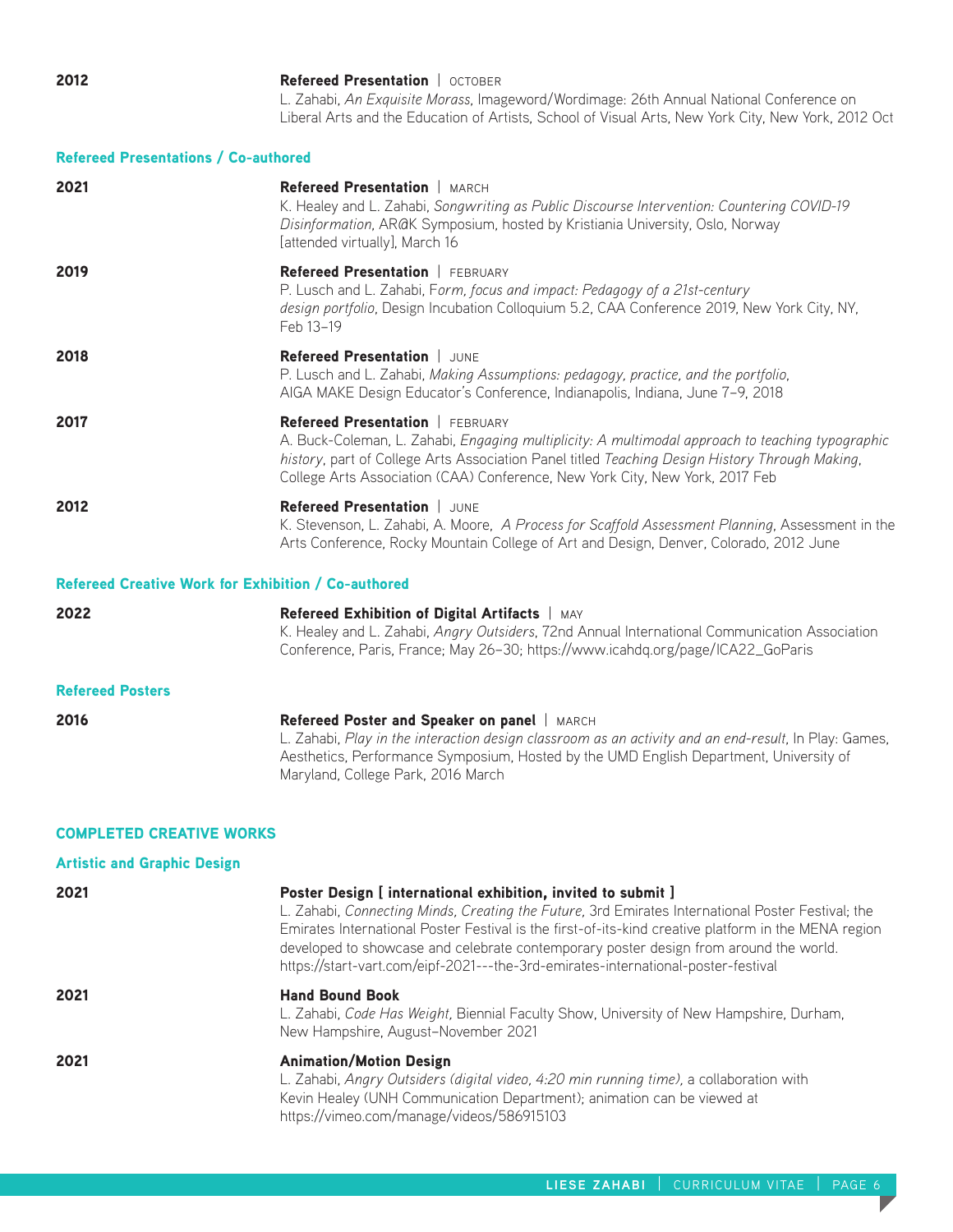| 2020                                             | <b>Animation/Motion Design</b><br>L. Zahabi, Dolphins in Venice (digital video, 3:55 min running time), a collaboration with<br>Kevin Healey (UNH Communication Department); animation can be viewed at<br>https://vimeo.com/497383905                                                                                                                                                                                                                                                              |
|--------------------------------------------------|-----------------------------------------------------------------------------------------------------------------------------------------------------------------------------------------------------------------------------------------------------------------------------------------------------------------------------------------------------------------------------------------------------------------------------------------------------------------------------------------------------|
| 2018                                             | Digital Video Project accepted to Juried Show<br>L. Zahabi, Quotidian Menology (digital video, 6 min running time), The Cube Art Project, third<br>competition, Juried by Sean Capone, work shown June-October 2018 on public screen in Lincoln,<br>Nebraska; https://www.cubelincoln.com/                                                                                                                                                                                                          |
| 2017-2018                                        | <b>Poster and Identity Design</b><br>L. Zahabi (collaboration with digital artist M. Morin), Creativity and Collaboration: Revisiting<br>Cybernetic Serendipity, National Academy of Sciences Sackler Colloquium and Student Symposium<br>September 2017-March 2018; designed the event poster and web graphics for the colloquium and<br>symposium events; 1000 copies were printed and distributed to promote the events around the US<br>and North America.                                      |
| 2014                                             | <b>Digital Installation and Hand-Bound Book</b><br>L. Zahabi, An Unreasonable Longing, Biennial Faculty Show, Weber State University, Ogden, Utah,<br>September-November 2014                                                                                                                                                                                                                                                                                                                       |
|                                                  | <b>Poster Show</b><br>L. Zahabi, Vernon, Florida Poster, printed poster, 18" by 24", Popcorn Posters Exhibition, Toledo,<br>AIGA, Toledo, Ohio, September 2014                                                                                                                                                                                                                                                                                                                                      |
|                                                  | Digital and Mixed-Media Installation<br>L. Zahabi, An Exquisite Morass Made Tangible, part of the exhibition Non-Text: An Exhibition of Text<br>as Image, Tarble Arts Center, Eastern Illinois University, January-February 2014                                                                                                                                                                                                                                                                    |
| 2013                                             | Digital and Mixed-Media Installation<br>L. Zahabi, An Exquisite Morass Made Tangible, part of the exhibition Non-Text: An Exhibition of Text<br>as Image, Eastern Michigan University Gallery, Ypsilanti, Michigan, October-December 2013                                                                                                                                                                                                                                                           |
|                                                  | <b>Hand-bound and Designed Book</b><br>L. Zahabi, Xylophobia: A Compendium, part of the exhibition Chasing Papers in the Ford Gallery at<br>Eastern Michigan University, Ypsilanti, Michigan, October-November 2013                                                                                                                                                                                                                                                                                 |
| 2012                                             | <b>Digital Installation</b><br>L. Zahabi, An Exquisite Morass, Biennial Faculty Show, Weber State University, Ogden, Utah,<br>September-November 2012                                                                                                                                                                                                                                                                                                                                               |
| <b>Artistic and Graphic Design / Co-authored</b> |                                                                                                                                                                                                                                                                                                                                                                                                                                                                                                     |
| 2022                                             | <b>Animation/Motion Design</b><br>K. Healey and L. Zahabi, Come Back Home: Music, Dance, and Video Design as Methods of<br>Relational Truth-Seeking (digital video, 23:25 min running time), produced by Liese Zahabi and<br>Kevin Healey as part of the We Hold These Truths grant program sponsored by the COLA GRSIL at<br>UNH. Choreography and dance performances by Emily Wozer, Emily Shafritz, and Lily Neher. Video<br>piece can be viewed at https://www.youtube.com/watch?v=eCYrG3Jigqo. |
| <b>Exhibition/Installation</b>                   |                                                                                                                                                                                                                                                                                                                                                                                                                                                                                                     |
| 2015                                             | PhotoVoice Community Exhibition   JANUARY-MAY 2015   OGDEN, UTAH<br>Collaborated with Laura Santurri (Assistant Professor of Health-Promotion at Weber State Univer-<br>sity), Nam Tran Dang (Undergraduate Design Student), and the Weber-Morgan County Health<br>Department. The exhibit was hung in the WMHD facility, and posted online as a website.<br>URL: http://zahabidesign.com/wmhd_photovoice/                                                                                          |

T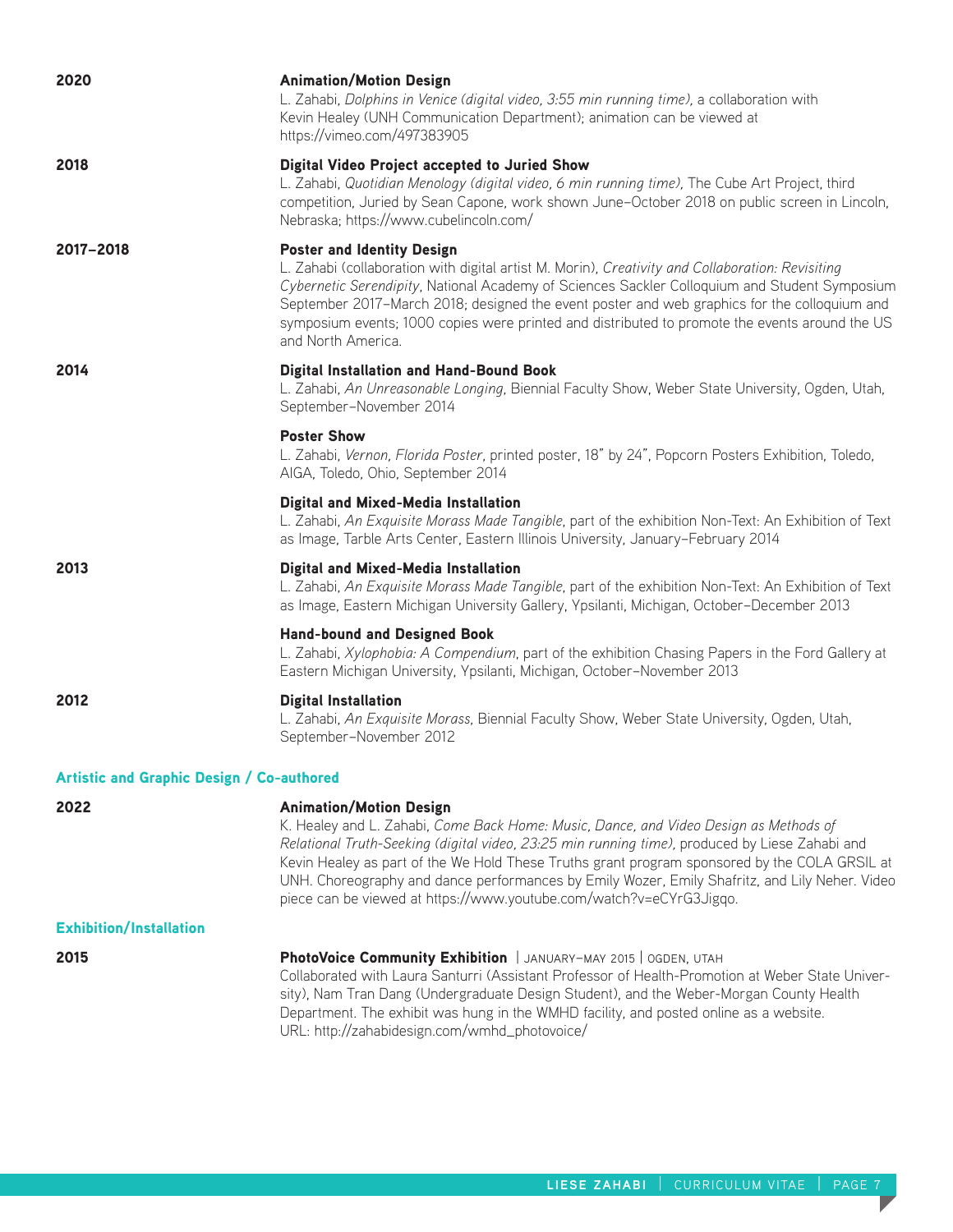| <b>Other Graphic Design Projects</b> |                                                                                                                                                                                                                                                                                                                                                                                                                                                                                  |
|--------------------------------------|----------------------------------------------------------------------------------------------------------------------------------------------------------------------------------------------------------------------------------------------------------------------------------------------------------------------------------------------------------------------------------------------------------------------------------------------------------------------------------|
| 2020                                 | <b>AETHER NSF Proposal Cover and graphics</b>   UNIVERSITY OF NEW HAMPSHIRE<br>Redesign of cover and graphics for NSF proposal; worked with Mark Milutinovich in the UNH<br>Research Office, and the PI for the proposal James Clemmons in the department of Physics<br>and Astronomy.                                                                                                                                                                                           |
| 2018                                 | Renal Pathology Laboratory Website   UNIVERSITY OF NORTH CAROLINA, CHAPEL HILL, NC<br>Redesign of lab website, updating content and use of images, formatting design in the WordPress<br>web design platform.                                                                                                                                                                                                                                                                    |
| 2017                                 | 14th Annual Urban Design Conference   NORTH CAROLINA STATE UNIVERSITY, RALEIGH, NC<br>Identity and logo design and other print materials for the conference Designing Beyond Downtown:<br>The Future of the Suburbs, work completed March 2017.                                                                                                                                                                                                                                  |
| 2016                                 | Designing the User Interface, Sixth Edition   UNIVERSITY OF MARYLAND, HUMAN COMPUTER<br>INTERACTION LAB ASSOCIATES<br>Collaborated with authors Ben Shneidermann and Catherine Plaisant to create artwork for the<br>sixteen chapter introductions for the book, August 2015 through April 2016. The artwork has also<br>been hung in the Computer Science Instructional Center here at UMD on the second floor as a<br>temporary exhibition.                                    |
|                                      | College of Design Recruitment Brochure   NORTH CAROLINA STATE UNIVERSITY, RALEIGH, NC<br>Redesigned an accordion fold brochure, created a set of unique pattern illustrations for the piece,<br>work completed May 2016.                                                                                                                                                                                                                                                         |
|                                      | 13th Annual Urban Design Conference   NORTH CAROLINA STATE UNIVERSITY, RALEIGH, NC<br>Identity and logo design and other print materials for the conference Design for Evolving<br>Downtowns: People. Place. Practice., work completed March 2016.                                                                                                                                                                                                                               |
| <b>Other / Mentions / Press</b>      |                                                                                                                                                                                                                                                                                                                                                                                                                                                                                  |
| 2021                                 | Featured in Communication Arts essay   JANUARY<br>Written quotes and ideas featured in essay, "The Virtual Design Classroom," written and edited by<br>Anne H. Berry, and published in the Typography issue of Communication Arts,<br>January/February 2021. https://www.commarts.com/magazine/2021-typography                                                                                                                                                                   |
| 2020                                 | Featured in UNH COLA article   DECEMBER<br>Interviewed in March of 2020 for this article, and helped the author coordinate with two design<br>students to also be featured; article can be found here: https://www.unh.edu/unhtoday/2020/12/<br>cola-grows-design-studies-program                                                                                                                                                                                                |
| 2020                                 | Facilitated and moderated panel for SHIFT Summer Summit   AUGUST<br>Organized recorded panel discussion (via Zoom) as part of the AIGA DEC SHIFT Summer<br>Summit; panel was titled Research and Tenure & Promotion in the Age of Social Distancing; work<br>included inviting appropriate panelists, organizing questions and content, and then editing the final<br>video for publishing on YouTube. Video can be viewed here: https://www.youtube.com/<br>watch?v=wHlkylcLBr4 |
| 2014                                 | Design Artifact featured in Published Book   AUGUST<br>The hand-bound book, Xylophobia: A Compendium, featured in The Open Book Project book,<br>edited by L. Atzmon and R. Molloy, 2014 Aug                                                                                                                                                                                                                                                                                     |
| 2013                                 | Thesis   NORTH CAROLINA STATE UNIVERSITY, COLLEGE OF DESIGN<br>L. Zahabi, Seeking Information-Triage: Comparative interface tools to help users manage complexity<br>and mitigate anxiety during online searching, Master of Graphic Design Thesis (Advisor: Martha<br>Scotford; Committee Members: Denise Gonzales Crisp, Meredith Davis)                                                                                                                                       |
| 2008                                 | Featured in HOW Magazine's online article   PAPER MARKET   APRIL<br>Selected by Bryn Mooth of HOW Magazine to be featured in this online article, which can be found<br>at howdesign.com/article/PaperMarket/, original designed cards and other products were included                                                                                                                                                                                                          |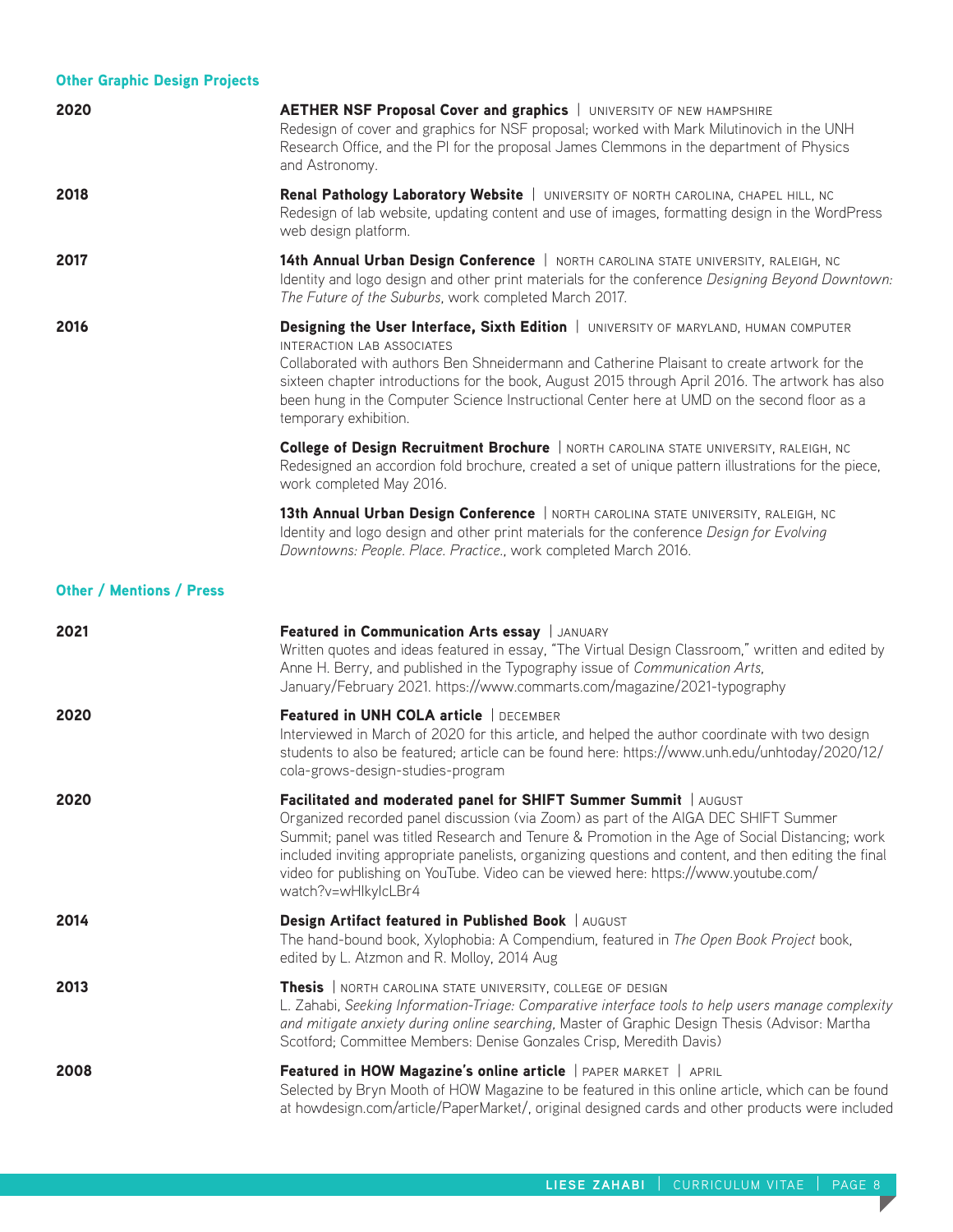## CREATIVE WORKS IN PROGRESS

# Artistic and Graphic Design

| 2020-ongoing  | <b>Experimental Video Game Design</b><br>L. Zahabi, The Three Fates; working on an experimental video game design concept focused on<br>the mythology surrounding The Three Fates and connecting this to feminist perspectives within<br>video game design, as well as the rich history in geographic area of Southern New Hampshire<br>surrounding textiles; the three fates were described as Clotho who spins the thread of life,<br>Lachesis who measures the thread, and Atropos who cuts it; the game will be functional and will<br>explore the boundaries of game design and the use of narrative within games.                                                                       |
|---------------|-----------------------------------------------------------------------------------------------------------------------------------------------------------------------------------------------------------------------------------------------------------------------------------------------------------------------------------------------------------------------------------------------------------------------------------------------------------------------------------------------------------------------------------------------------------------------------------------------------------------------------------------------------------------------------------------------|
| 2017-ongoing  | <b>Digital Video and Sound</b><br>L. Zahabi, LadyBird Johnson Pieces; working with an open-source archive of LadyBird Johnson's<br>home videos, I have been creating different collections and manifestations of the contained<br>imagery, exploring ideas related to documentation, the historical record, memory, and sense of<br>time and place. One manifestation of this work, titled What She Captured, was submitted to the<br>Outwin Portrait Competition (hosted by the National Portrait Gallery in D.C.), and a variation will be<br>exhibited in the UNH Faculty Exhibition in October of 2018. Submitted this work to several film<br>festivals but haven't been successful yet. |
| 2018-ongoing  | <b>Book, Animation and 3D Design</b><br>L. Zahabi, Code Has Weight; exploring multiple visual manifestations for computer code, including<br>the creation of books/booklike objects, animated motion pieces, and digitally fabricated three-<br>dimensional pieces; content material includes the source code for popular websites like Facebook,<br>Twitter, Google, and Amazon.com.                                                                                                                                                                                                                                                                                                         |
| <b>AWARDS</b> |                                                                                                                                                                                                                                                                                                                                                                                                                                                                                                                                                                                                                                                                                               |
| 2020          | Won Runner-Up Design Incubation Communication Design Educators Award   FALL<br>L. Zahabi, A. Rigau, and A. Place, SHIFT Summer Summit; self-nominated for a Service Award.<br>Awards were determined by a jury of six distinguished Designers/Design Educators. More<br>information can be found here: https://designincubation.com/publications/awards/the-2020-<br>design-incubation-communication-design-awards/                                                                                                                                                                                                                                                                           |
| 2020          | Nominated for a Design Incubation Communication Design Educators Award<br><b>AUGUST</b><br>L. Zahabi and P. Lusch, Beyond The Portfolio Whitepapers; Nominated by Dan Wong for a<br>Scholarship Publication Award. https://designincubation.com/educators-awards/                                                                                                                                                                                                                                                                                                                                                                                                                             |

#### FUNDED RESEARCH AND GRANTS

| 2022 | <b>GRSIL We Hold These Truths Initiative Stipend and Grant   UNIVERSITY OF NEW HAMPSHIRE</b><br>"Truth and Typography," \$1000.00 stipend + \$1100.00 grant for materials<br>Project engaged with 15 Principles of Typography students to explore how concepts of truth are<br>depicted and understood through type and text within the context of poster design; students<br>conducted research and designed original posters which were printed and displayed as part of the<br>event. More information about the final project can be seen here:<br>https://unhartsprojectspace.org/truthandtypography/ |
|------|------------------------------------------------------------------------------------------------------------------------------------------------------------------------------------------------------------------------------------------------------------------------------------------------------------------------------------------------------------------------------------------------------------------------------------------------------------------------------------------------------------------------------------------------------------------------------------------------------------|
| 2017 | <b>Creative and Performing Arts Award (CAPAA)</b>   UNIVERSITY OF MARYLAND<br>"Code Has Weight," \$9000.00<br>Project will explore different visual manifestations for computer code, including the creation of<br>books/booklike objects, and digitally fabricated pieces.                                                                                                                                                                                                                                                                                                                                |
| 2013 | John A. And Telitha E. Lindquist Fellowships For Creative and Artistic Endeavors<br>SPRING WEBER STATE UNIVERSITY<br>"Extension of Exquisite Morass Creative Work," \$4000.00<br>Used to purchase a 3D printer and other materials for line of creative research, for shipping of<br>creative work, and travel and materials for OpenBook Workshop in Lake Ann, Michigan                                                                                                                                                                                                                                   |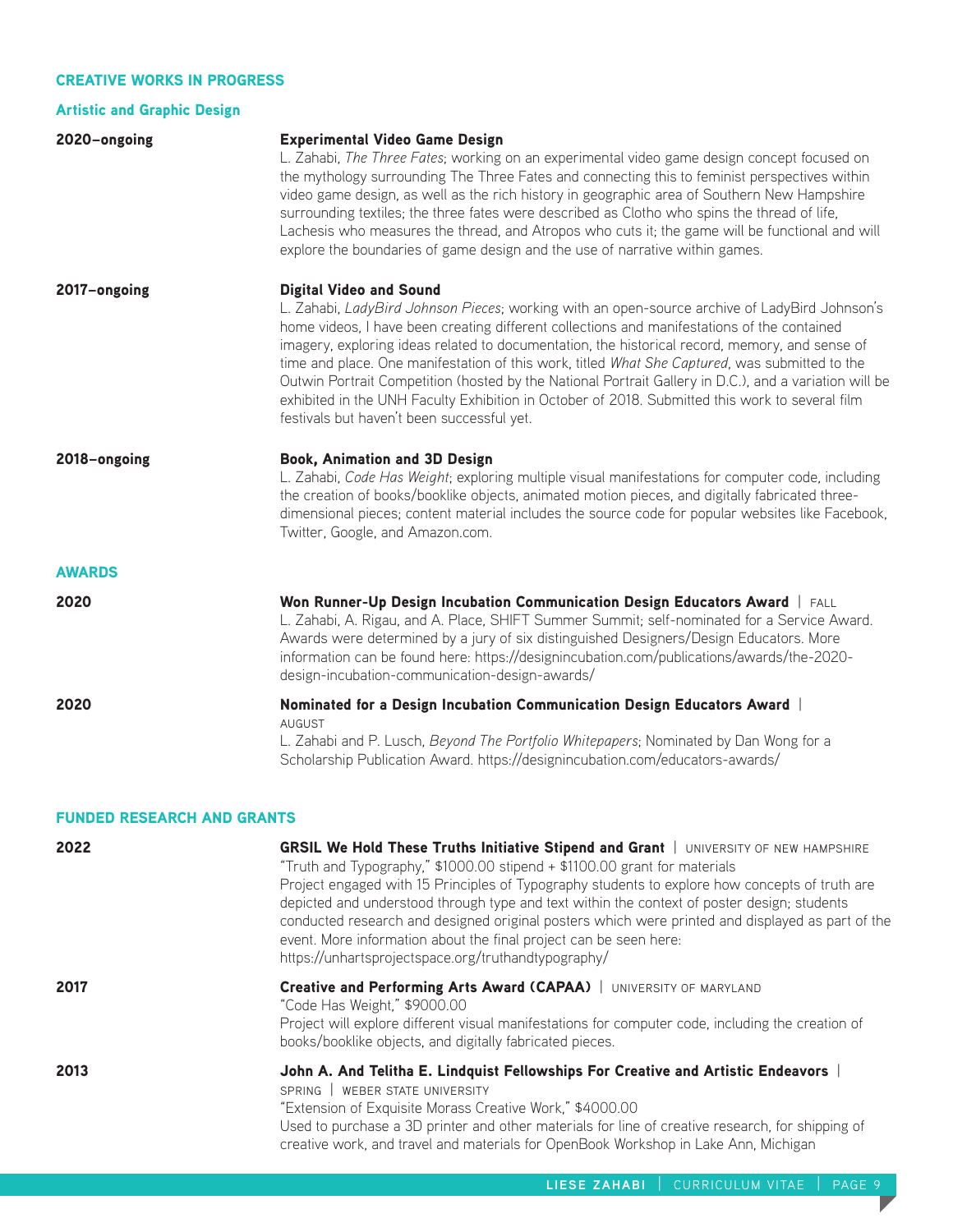| 2012-2013                    | <b>WSU New Faculty Research Grant   WEBER STATE UNIVERSITY</b><br>"Information-Triage Ethnography, Interface Development and User Testing," \$1439.00<br>Successfully applied for an Institutional Review Board (IRB) research study approval, and conducted<br>ethnographic user testing sessions with students; received internal grant for materials and supplies.                                                                                                                                                                               |
|------------------------------|-----------------------------------------------------------------------------------------------------------------------------------------------------------------------------------------------------------------------------------------------------------------------------------------------------------------------------------------------------------------------------------------------------------------------------------------------------------------------------------------------------------------------------------------------------|
| 2013                         | WSU Academic Resources and Computing Committee (ARCC) Grant   SPRING  <br>WEBER STATE UNIVERSITY<br>"Mobile Technology for Interaction Design and Visual Arts," \$4515.48<br>Used to purchase multiple brands/types of mobile devices for use by department and Interaction<br>Design courses.                                                                                                                                                                                                                                                      |
| 2012-2013                    | WSU New Faculty Travel Grants   FALL 2012-SPRING 2013   WEBER STATE UNIVERSITY<br>Received funding to travel to conferences in New York City and Las Vegas.                                                                                                                                                                                                                                                                                                                                                                                         |
| 2011                         | WSU Academic Resources and Computing Committee (ARCC) Grant   FALL  <br><b>WEBER STATE UNIVERSITY</b><br>"Interaction Design & App Design & Development," \$2580.00<br>Used to purchase iPads and iPod Touches for use in a course on Interaction Design.                                                                                                                                                                                                                                                                                           |
| <b>FELLOWSHIPS</b>           |                                                                                                                                                                                                                                                                                                                                                                                                                                                                                                                                                     |
| 2013                         | Funded Participant   OPEN BOOK WORKSHOP   AUGUST<br>Creative residency workshop exploring concepts surrounding books, typography and structures<br>of information; fully funded as a participant; residency led by guest faculty Jon Sueda and<br>Everett Pelayo.                                                                                                                                                                                                                                                                                   |
| <b>GRANTS: OTHER</b>         |                                                                                                                                                                                                                                                                                                                                                                                                                                                                                                                                                     |
| 2019                         | Applied for a Mozilla Research Grant   NOVEMBER<br>Mozilla Research Grants 2019H2; the proposed project was titled Thinking Out Loud: Is Human<br>Conversation the Best Framework for Voice User Interfaces?; I worked with the UNH Research<br>and Sponsored Projects Office to prepare the proposal and budget of \$40,000. Unfortunately my<br>proposal was not funded.                                                                                                                                                                          |
| 2014                         | Applied for National Science Foundation (NSF) Grant   JANUARY<br>Information and Intelligent Systems (IIS): Core Programs, solicitation NSF 13-580; the<br>proposed project was titled Information-Triage and Online Search Interfaces for College<br>Students Conducting Academic Research and solicited funds to engage students in the creation<br>of online interface prototypes, and conduct a large scale user-testing study. The proposal was<br>submitted in January of 2014, and while rejected, the reviewers provided positive feedback. |
|                              | /// III: TEACHING, EXTENSION, MENTORING, AND ADVISING                                                                                                                                                                                                                                                                                                                                                                                                                                                                                               |
| <b>COURSES TAUGHT AT UNH</b> |                                                                                                                                                                                                                                                                                                                                                                                                                                                                                                                                                     |
| 2022                         | ARTS610, Principles of Typography   SPRING   Enrollment: 15.                                                                                                                                                                                                                                                                                                                                                                                                                                                                                        |
|                              | ARTS612, Interaction + Game Design   SPRING   Enrollment: 17.                                                                                                                                                                                                                                                                                                                                                                                                                                                                                       |
| 2021                         | ARTS510, Principles of Design   FALL   Enrollment: 18.                                                                                                                                                                                                                                                                                                                                                                                                                                                                                              |
|                              | ARTS614, Design + People   FALL   Enrollment: 12.                                                                                                                                                                                                                                                                                                                                                                                                                                                                                                   |
|                              | ARTS610, Principles of Typography   SPRING   Enrollment: 17.                                                                                                                                                                                                                                                                                                                                                                                                                                                                                        |
|                              | ARTS611, Animation + Motion Design   SPRING   Enrollment: 17.                                                                                                                                                                                                                                                                                                                                                                                                                                                                                       |
| 2020                         | ARTS613, Design + Place   FALL   Enrollment: 20.                                                                                                                                                                                                                                                                                                                                                                                                                                                                                                    |
|                              | ARTS610, Principles of Typography   SPRING   Enrollment: 18.                                                                                                                                                                                                                                                                                                                                                                                                                                                                                        |

ARTS612, Interaction + Game Design | SPRING | Enrollment: 15.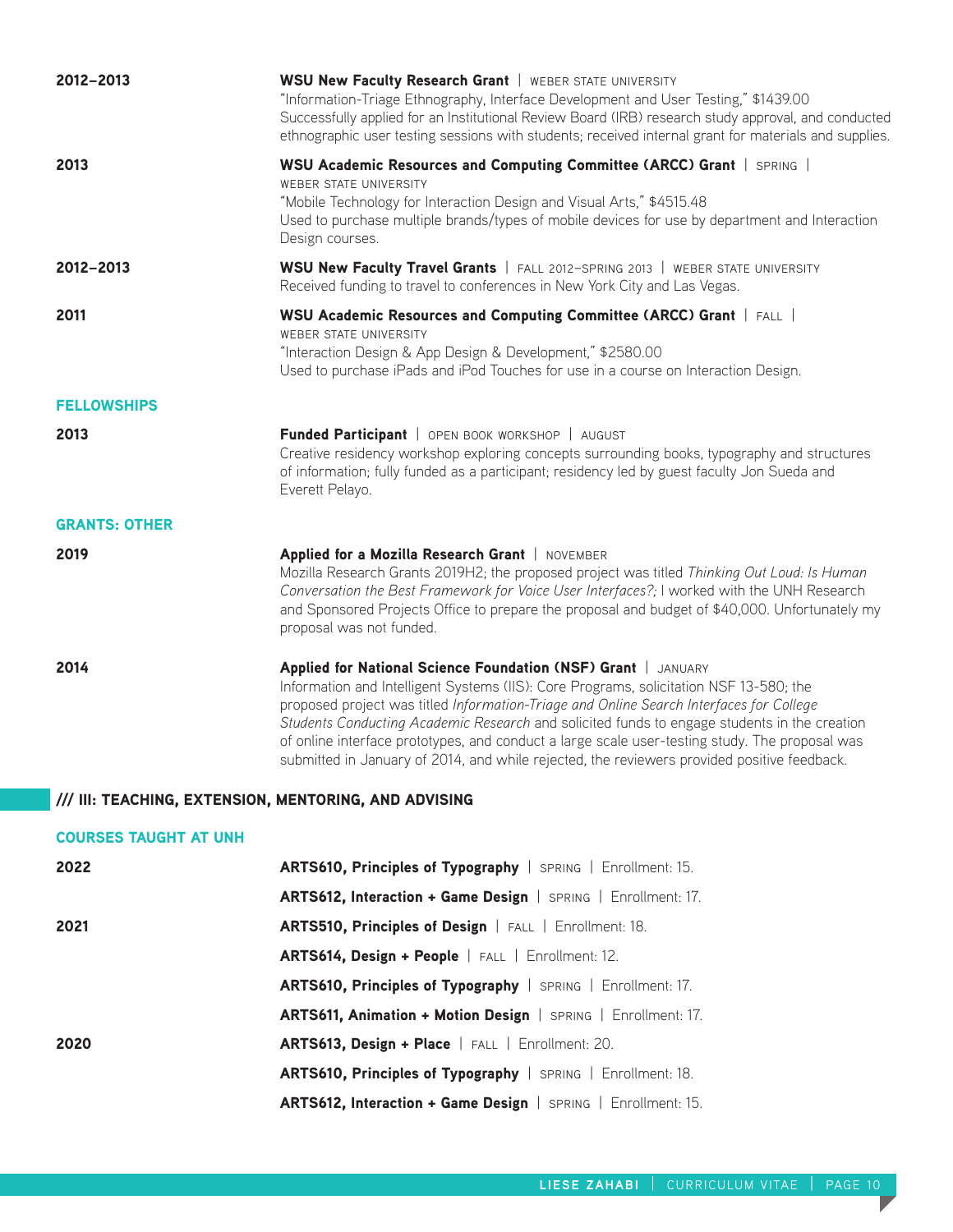| 2019 | ARTS510, Principles of Design   FALL   Enrollment: 16.                        |
|------|-------------------------------------------------------------------------------|
|      | <b>ARTS596, Special Topics: Design + People</b>   FALL   Enrollment: 7.       |
|      | ARTS401, Principles of Design   SPRING   Enrollment: 16.                      |
|      | ARTS596, Special Topics: Animation + Motion Design   SPRING   Enrollment: 17. |
| 2018 | ARTS401, Principles of Design   FALL   Enrollment: 14.                        |
|      | ARTS596, Special Topics: Interactive Design   FALL   Enrollment: 8.           |

## ADVISING AND INDEPENDENT PROJECTS

#### Advising, Undergraduate Students

|  | zulo-present |  |
|--|--------------|--|
|  |              |  |
|  |              |  |

## 2018–present Departmental advising (Design Concentration)

Serve as departmental advisor for students in the department; help advise on course selection for Discovery program, electives, and major; meet with students at least once a semester to plan classes, available to meet as needed.

Fall 2018 Advisees: 5

Spring 2019 Advisees: 5

Fall 2019 Advisees: 10

Spring 2020 Advisees: 13

Fall 2020 Advisees: 14

Spring 2021 Advisees: 13

Fall 2021 Advisees: 12

Spring 2022 Advisees: 11

#### Independent Projects, Undergraduate Students, In Process

#### **2022 Jaden Richardson** | INDEPENDENT STUDY | SPRING

Conducting weekly meetings and advising student as they work on developing and illustrating a children's book about manatees; final book will include approximately 68 pages/panels, and will be printed and hand bound.

## Grant Gilbert | INDEPENDENT STUDY | SPRING

Conducting weekly meetings and advising student as they work on learning about printing and hand-binding books; this supported BFA thesis work the student was conducting.

Haley Dewsnap | INDEPENDENT STUDY | SPRING Conducting weekly meetings and advising student as they research and work on advanced branding and packaging design; outcome is a branding system and series of packaging designs for a skincare line.

#### Independent Projects, Undergraduate Students, Completed

2021 **Nick Harvard** | INDEPENDENT STUDY | SPRING Conducting weekly meetings and advising student as they work on advanced animation and motion design projects; specifically exploring character and world development.

> Emily Miller | INDEPENDENT STUDY | SPRING Conducting weekly meetings and advising student as they work on an advanced branding project.

> Angie Hur | INDEPENDENT STUDY | SPRING Conducting weekly meetings and advising student as they research and work on advanced digital collage and illustration concepts and work using Photoshop and typography.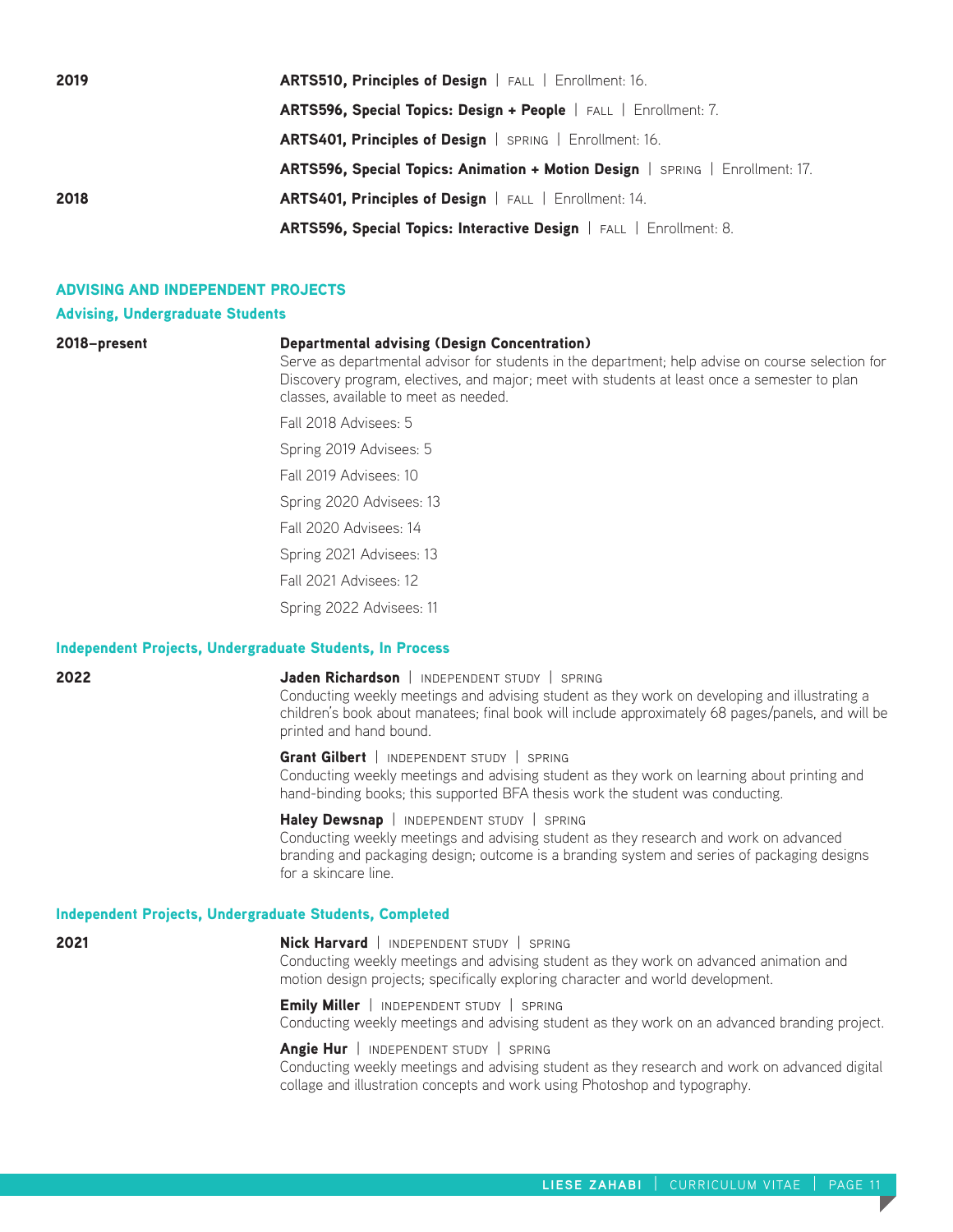| 2020                          | Meghan Feeney   INDEPENDENT STUDY   FALL<br>Conducted weekly meetings and advised student as they researched and created a branding<br>project and fully-functional, multi-media website, titled Euphoria Fits.                                                                                                                                                                                                                                                                                                                                                                                                         |
|-------------------------------|-------------------------------------------------------------------------------------------------------------------------------------------------------------------------------------------------------------------------------------------------------------------------------------------------------------------------------------------------------------------------------------------------------------------------------------------------------------------------------------------------------------------------------------------------------------------------------------------------------------------------|
|                               | Kaitlyn Grant   HONORS THESIS   SPRING<br>Advised student as they researched and created their honors thesis; met weekly/bi-weekly to<br>discuss progress and set goals; this thesis culminated in academic and visual research regarding<br>monsters and humans and the visual forms they take; specifically Kaitlyn was interested in the<br>reaction of people to different types of monsters based on how closely they resemble humans (or<br>not); Kaitlyn's research culminated in a presentation given as part of the Naked Arts in the URC,<br>their presentation was titled Modern Monsters: Warping Humanity. |
| 2019                          | Sydney Whittum   STUDENT DESIGNED MAJOR ADVISOR/MENTOR   SPRING-ONGOING<br>Advised student as they created a course of study at UNH titled Sustainable Design; helped edit<br>their successful propsal and proposed capstone project; will serve as advisor over the next two<br>years as they complete their coursework and create the capstone project.                                                                                                                                                                                                                                                               |
|                               | Sydney Whittum   UNDERGRADUATE DIRECTED STUDY   SPRING<br>Project: working with artist Tim Churchard to take a collection of 70 drawn portraits and<br>accompanying texts and design a printed and bound book to display them; project includes meeting<br>with the artist every other week, scanning the portraits and snapshots for each person, and then<br>arranging the elements into the final book.                                                                                                                                                                                                              |
| 2018-2019                     | Austin Prusik   COMPUTER SCIENCE SENIOR PROJECT MENTOR   FALL-SPRING<br>Conducting weekly meetings to help shape student project to create a digital audio-generator and<br>player; student will be working with my user-experience and interface design expertise to explore<br>those aspects of the project, and will be working with Radim Bartos in the Computer Science<br>department to create a working application.                                                                                                                                                                                             |
| <b>University of Maryland</b> |                                                                                                                                                                                                                                                                                                                                                                                                                                                                                                                                                                                                                         |
| 2018                          | Grace DeWitt   HONORS THESIS DIRECTOR   SPRING<br>Conducting weekly studio visits to help shape body of work student will submit as their under-<br>graduate honors thesis project, which will include a public exhibition off campus in February<br>of 2018, and a public exhibition on campus in May of 2018.                                                                                                                                                                                                                                                                                                         |
|                               | Noa Chazan   UNDERGRADUATE DIRECTED STUDY   SPRING<br>Project: user experience and interface design, and exploration of user testing and research;<br>development of game design projects and a mobile app design.                                                                                                                                                                                                                                                                                                                                                                                                      |
| 2018                          | Katie Zeng and Penny Hutchins   UNDERGRADUATE DIRECTED STUDY   SPRING<br>Project: working with the design team at The Clarice Center for Performing Arts to create and<br>execute the visual identity and design materials for the NextNowFest.                                                                                                                                                                                                                                                                                                                                                                         |
| 2016-2018                     | Sana Shah   INDIVIDUAL STUDIES PROGRAM   BEGAN MEETING FALL 2016-STUDENT WILL GRADUATE<br>IN SPRING 2018<br>Working with student over the next couple of years as faculty mentor in the IVSP program; the<br>student's specially designed major is titled <i>Information Design and Visualization</i> ; I have helped<br>student with the crafting of her major/capstone proposal, and will be advising student as she<br>completes her coursework and then creates her capstone project.                                                                                                                               |
| 2017                          | Brittany Kookaby   UNDERGRADUATE DIRECTED STUDY   SPRING<br>Project: development and creation of an illustrated web comic book and website.                                                                                                                                                                                                                                                                                                                                                                                                                                                                             |
|                               | Gira Patel   UNDERGRADUATE DIRECTED STUDY   SPRING<br>Project: development and creation of a series of promotional videos for the UMD Graphic<br>Design Concentration.                                                                                                                                                                                                                                                                                                                                                                                                                                                  |
|                               | <b>Mycah Shelton</b>   UNDERGRADUATE DIRECTED STUDY   SPRING<br>Project: research, development and creation of a video game prototype titled WATTZ, which is<br>centered around teaching people about alternative energy.                                                                                                                                                                                                                                                                                                                                                                                               |
| 2016                          | Aliza Grant   UNDERGRADUATE DIRECTED STUDY   FALL<br><b>Project:</b> research and development of a mobile app prototype.                                                                                                                                                                                                                                                                                                                                                                                                                                                                                                |
|                               | <b>Keren Straus</b>   UNDERGRADUATE DIRECTED STUDY   FALL<br><b>Project:</b> research and development of two mobile app protoypes.                                                                                                                                                                                                                                                                                                                                                                                                                                                                                      |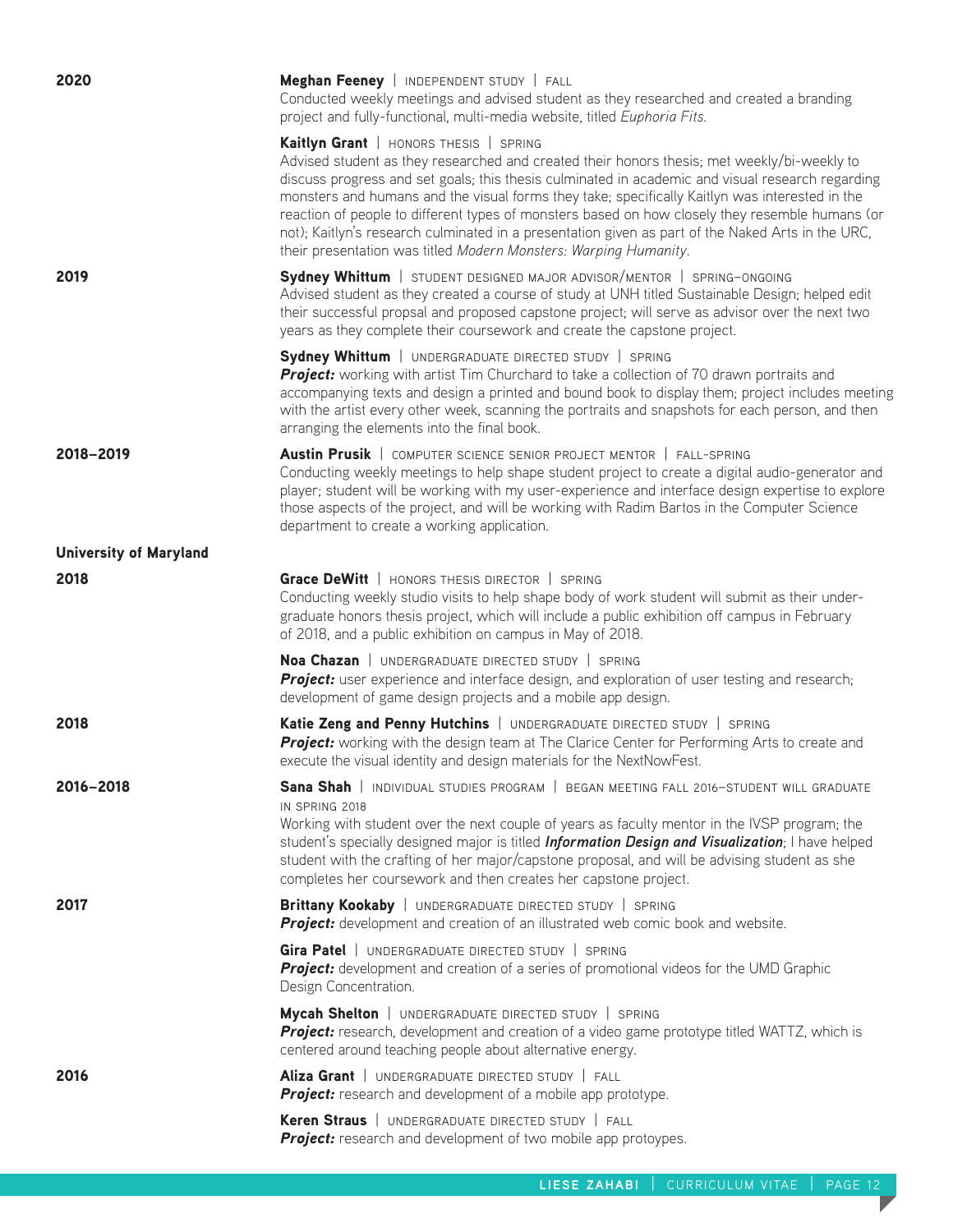| 2016 (continued)                                        | Leo Anglin-Alonso   UNDERGRADUATE DIRECTED STUDY   SPRING<br><b>Project:</b> research and development of two branding and identity designs.                                                                                                                                                                                                                                                                                                                                                                                                                                                                                                                      |
|---------------------------------------------------------|------------------------------------------------------------------------------------------------------------------------------------------------------------------------------------------------------------------------------------------------------------------------------------------------------------------------------------------------------------------------------------------------------------------------------------------------------------------------------------------------------------------------------------------------------------------------------------------------------------------------------------------------------------------|
|                                                         | <b>Cheri Wang</b>   UNDERGRADUATE DIRECTED STUDY   SPRING<br><b>Project:</b> research and development of multiple typographic experiments and a final interactive<br>publication design.                                                                                                                                                                                                                                                                                                                                                                                                                                                                         |
| Internships, In progress                                |                                                                                                                                                                                                                                                                                                                                                                                                                                                                                                                                                                                                                                                                  |
| 2022                                                    | Alyssa Doust   UNDERGRADUATE DESIGN INTERNSHIP<br>Monitoring and advising internship Alyssa Doust is conducting with MintLeaf Marketing, located in<br>Portsmouth, NH; this includes reviewing weekly time-logs, and establishing a contract of<br>understanding between UNH, Kathleen, and the company.                                                                                                                                                                                                                                                                                                                                                         |
|                                                         | Maggie Miller   UNH RESEARCH OFFICE INTERN<br>Working closely with Michael Thompson and Mark Milutinovich in the UNH Research Office to<br>support Aachal as the second graphics intern in their office; meet with the three of them<br>bi-weekly to discuss graphic projects, to offer my design expertise, and to give Aachal feedback<br>and design help as needed for the year-long internship position.                                                                                                                                                                                                                                                     |
| <b>Internships, Completed</b>                           |                                                                                                                                                                                                                                                                                                                                                                                                                                                                                                                                                                                                                                                                  |
| 2021                                                    | Kathleen Potter   UNDERGRADUATE DESIGN INTERNSHIP<br>Monitoring and advising internship Kathleen Potter is conducting with the Honor Yoga Foundation<br>(remotely), located in New Jersey; this includes reviewing weekly time-logs, and establishing<br>a contract of understanding between UNH, Kathleen, and the Foundation.                                                                                                                                                                                                                                                                                                                                  |
|                                                         | Aachal Ghimire   UNH RESEARCH OFFICE INTERN<br>Working closely with Michael Thompson and Mark Milutinovich in the UNH Research Office to<br>support Aachal as the second graphics intern in their office; meet with the three of them<br>bi-weekly to discuss graphic projects, to offer my design expertise, and to give Aachal feedback<br>and design help as needed for the year-long internship position.                                                                                                                                                                                                                                                    |
| 2020                                                    | Sydney Whittum   UNDERGRADUATE DESIGN INTERNSHIP<br>Monitored and advised internship Sydney Whittum undertook at the Forest and Ash Studio in<br>Exeter, NH; this included reviewing weekly time-logs, and establishing a contract of understanding<br>between UNH, Sydney, and the Studio.                                                                                                                                                                                                                                                                                                                                                                      |
| 2019-2020                                               | John Rooney   UNH RESEARCH OFFICE INTERN<br>Worked closely with Michael Thompson and Mark Milutinovich in the UNH Research Office to<br>support John Rooney as the first graphics intern in their office; met with the three of them<br>bi-weekly to discuss graphic projects, to offer my design expertise, and to give John feedback<br>and design help as needed for the year-long internship position. John created diagrams, illustr-<br>tions, and other proposal graphics as needed; he also helped create a "Dos and Don'ts"<br>Presentation for the office, and other graphics for internal communications.                                             |
| <b>Graduate Student Independent Projects, Completed</b> |                                                                                                                                                                                                                                                                                                                                                                                                                                                                                                                                                                                                                                                                  |
| 2019                                                    | Kyle Brewster   COMPUTER SCIENCE STUDENT PROJECT   FALL<br>Advised student for an independent study in which they conducted research and designed a mobile<br>app built to help coaches and players on the UNH Men's Soccer team; Radim Bartos served as<br>the instructor of record for this independent study, but the student worked with me extensively on<br>the design elements of the app, and to learn more about human-centered design principles and<br>how to conduct user testing studies; met with student weekly to discuss progress and set goals,<br>and end result was a functioning app and documentation of process and user testing results. |
| <b>MFA Students, University of Maryland, Completed</b>  |                                                                                                                                                                                                                                                                                                                                                                                                                                                                                                                                                                                                                                                                  |
| 2018                                                    | <b>Jessica Van Brakle</b>   GRADUATE DIRECTED STUDY; 2D AND PRINT MEDIA; THESIS DIRECTOR   SPRING<br>Visited student studio weekly to help direct and shape student's current body of work.                                                                                                                                                                                                                                                                                                                                                                                                                                                                      |
|                                                         | <b>Beki Basch</b>   GRADUATE DIRECTED STUDY; 3D AND SCULPTURE; THESIS COMMITTEE MEMBER   SPRING<br>Visited student studio weekly to help direct and shape student's current body of work.                                                                                                                                                                                                                                                                                                                                                                                                                                                                        |
|                                                         | Monroe Isenberg   GRADUATE DIRECTED STUDY; 3D AND SCULPTURE   SPRING<br>Visited student studio weekly to help direct and shape student's current body of work.                                                                                                                                                                                                                                                                                                                                                                                                                                                                                                   |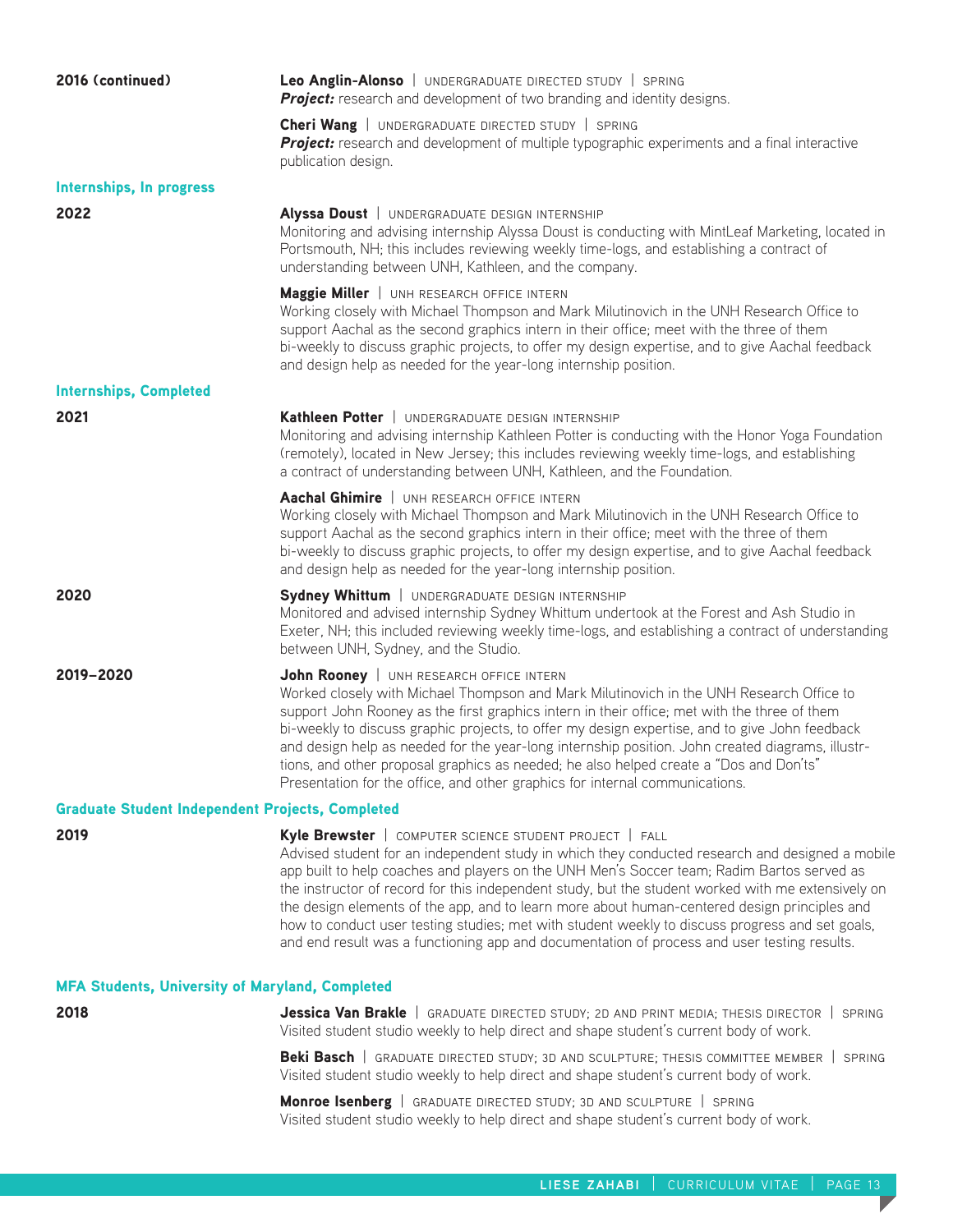| 2017                             | Jessica Van Brakle   GRADUATE DIRECTED STUDY; 2D AND PRINT MEDIA   FALL<br>Visited student studio weekly to help direct and shape student's current body of work.                                                                                                                                                                                                                                                                                                                                                                                                                                                                                                                                                                             |
|----------------------------------|-----------------------------------------------------------------------------------------------------------------------------------------------------------------------------------------------------------------------------------------------------------------------------------------------------------------------------------------------------------------------------------------------------------------------------------------------------------------------------------------------------------------------------------------------------------------------------------------------------------------------------------------------------------------------------------------------------------------------------------------------|
|                                  | <b>Beki Basch</b>   GRADUATE DIRECTED STUDY; 3D AND SCULPTURE   FALL<br>Visited student studio weekly to help direct and shape student's current body of work.                                                                                                                                                                                                                                                                                                                                                                                                                                                                                                                                                                                |
|                                  | Gina Takaoka   GRADUATE DIRECTED STUDY; 2D AND PRINT MEDIA   FALL<br>Visited student studio weekly to help direct and shape student's current body of work.                                                                                                                                                                                                                                                                                                                                                                                                                                                                                                                                                                                   |
|                                  | Zac Benson   GRADUATE DIRECTED STUDY; 3D AND SCULPTURE; THESIS COMMITTEE MEMBER   SPRING<br>Visited student studio weekly to help direct and shape student's current body of work; served as<br>thesis committee member as well.                                                                                                                                                                                                                                                                                                                                                                                                                                                                                                              |
|                                  | <b>Curtis Brooks</b>   GRADUATE DIRECTED STUDY; 2D AND PRINT MEDIA; THESIS COMMITTEE MEMBER   SPRING<br>Visited student studio weekly to help direct and shape student's current body of work; served as<br>thesis committee member as well.                                                                                                                                                                                                                                                                                                                                                                                                                                                                                                  |
|                                  | Clay Dunklin   GRADUATE DIRECTED STUDY; 2D, 3D AND DIGITAL MEDIA   SPRING<br>Visited student studio weekly to help direct and shape student's current body of work.                                                                                                                                                                                                                                                                                                                                                                                                                                                                                                                                                                           |
| 2016                             | <b>Jessica Van Brakle</b>   GRADUATE DIRECTED STUDY; 2D AND PRINT MEDIA   FALL<br>Visited student studio weekly to help direct and shape student's current body of work.                                                                                                                                                                                                                                                                                                                                                                                                                                                                                                                                                                      |
|                                  | <b>Curtis Brooks</b>   GRADUATE DIRECTED STUDY; 2D AND PRINT MEDIA   FALL<br>Visited student studio weekly to help direct and shape student's current body of work.                                                                                                                                                                                                                                                                                                                                                                                                                                                                                                                                                                           |
|                                  | Zac Benson   GRADUATE DIRECTED STUDY; 3D AND SCULPTURE   SPRING<br>Visited student studio weekly to help direct and shape student's current body of work.                                                                                                                                                                                                                                                                                                                                                                                                                                                                                                                                                                                     |
| <b>Other Advising Projects</b>   |                                                                                                                                                                                                                                                                                                                                                                                                                                                                                                                                                                                                                                                                                                                                               |
| 2020                             | <b>Karen Sayers</b>   GRADUATE STUDENT IN INTERDISCIPLINARY STUDIES   SPRING<br>Met with Karen several times to discuss student's ideas for thesis project, and agreed to serve as<br>thesis advisor/member of thesis committee. Project is to create/design the framework for connecting<br>art students and research scientists for loose collaborations that result in a creative piece of artwork<br>or design, and then exhibiting that work together in a public show for the university and local<br>communities; Karen hopes to foster more conversations and collaborations between art and<br>science in meaningful ways. Student is non-traditional, and with COVID-19 closures I am unsure<br>when the project with be finalized. |
| <b>University of Maryland</b>    |                                                                                                                                                                                                                                                                                                                                                                                                                                                                                                                                                                                                                                                                                                                                               |
| 2018                             | <b>Evan-Zane Green and Daniel Puaw</b>   UNDERGRAD DESIGN WORK TO SUPPORT THE RESEARCH OF<br>PHD CANDIDATE   SPRING<br>Met with Daniel Puaw to determine needs, and then worked with both students to create a set of<br>digital stickers for a mobile phone messaging service, as part of the Science Everywhere research<br>being conducted in the Human-Computer Interaction Lab; stickers would be utilized by middle school<br>aged students participating in the Science Everywhere research (more information about the overall<br>project can be found here: http://hcil.umd.edu/science-everywhere/.                                                                                                                                 |
| 2016-2017                        | Finding Mnemosyne   FUTURE OF INFORMATION PROPOSAL   FALL 2016-SPRING 2017<br>Worked with Graduate students Gina Takaoka (MFA candidate, Art), Vinita Atre (Graduate Student,<br>HCIM, iSchool), and undergraduate students Gira Patel and Catie Medlock (seniors in the Graphic<br>Design Concentration in the Art department); worked with students to conduct preliminary user<br>testing, conduct research, and develop preliminary designs for a prototype for an Augmented<br>Reality mobile phone app that connects users with a digital archive at an institution like the<br>Library of Congress.                                                                                                                                    |
| <b>Other Advising Activities</b> |                                                                                                                                                                                                                                                                                                                                                                                                                                                                                                                                                                                                                                                                                                                                               |
| 2016-2018                        | AIGA Student Group   FACULTY ADVISOR   UNIVERSITY OF MARYLAND                                                                                                                                                                                                                                                                                                                                                                                                                                                                                                                                                                                                                                                                                 |
| 2018                             | The Student-Initiated Course (STIC)   FACULTY ADVISOR, UMD   SPRING<br>Worked with Elise Nichols to help her develop, deploy, and teach an experimental special topics<br>course on graphic design software to undergraduates; helped her develop the syllabus and<br>materials for the class, and served as an advisor and mentor; also responsible for final grading<br>for the course.                                                                                                                                                                                                                                                                                                                                                     |

T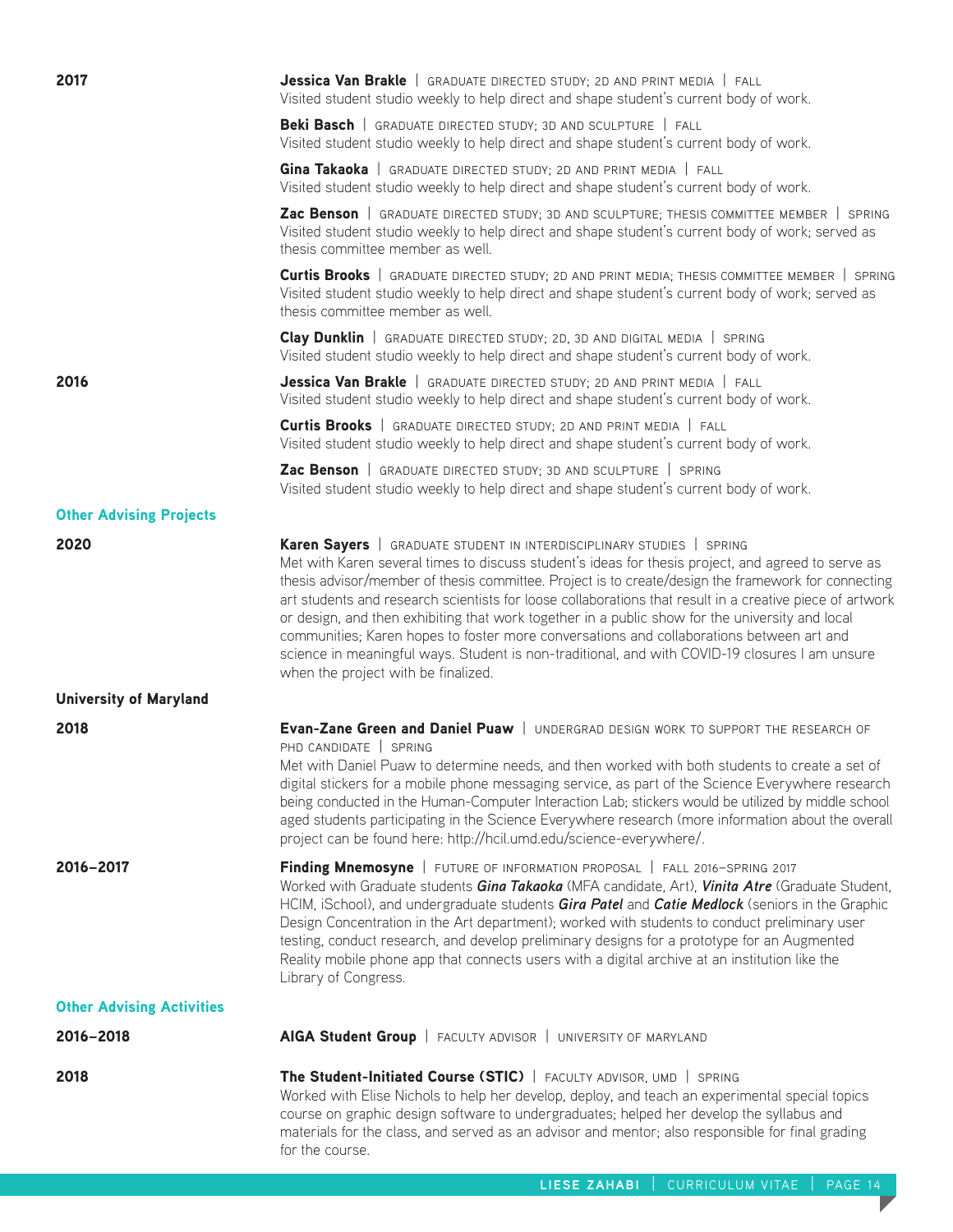## PROFESSIONAL AND EXTENSION EDUCATION

| <b>Workshops (as speaker)</b>    |                                                                                                                                                                                                                                                                                                                                                                                                                           |
|----------------------------------|---------------------------------------------------------------------------------------------------------------------------------------------------------------------------------------------------------------------------------------------------------------------------------------------------------------------------------------------------------------------------------------------------------------------------|
| 2016                             | HCIM Portfolio Workshop   ISCHOOL, UMD   FALL<br>Invited to co-panel a workshop discussing how to best set up portfolios for graduate students<br>in the HCIM program to apply for jobs; prepared slides, workshoped resumes and portfolios,<br>answered questions.                                                                                                                                                       |
|                                  | HCIM Portfolio Workshop   ISCHOOL, UMD   SPRING<br>Invited to co-panel a workshop discussing how to best set up portfolios for graduate students<br>in the HCIM program to apply for jobs; prepared slides, workshoped resumes and portfolios,<br>answered questions.                                                                                                                                                     |
| <b>Workshops (as organizer)</b>  |                                                                                                                                                                                                                                                                                                                                                                                                                           |
| 2016                             | Graphic Design Program Clarvit Sponsored Workshop   UMD   SPRING<br>Invited Frank Dankwa, Senior User Experience Designer at Vivint Solar in Utah to lead a three day<br>workshop with the graphic design students; organized and facilitated the workshop.                                                                                                                                                               |
| <b>Guest Critique / Lectures</b> |                                                                                                                                                                                                                                                                                                                                                                                                                           |
| 2018                             | <b>Guest Judge/Critic</b>   COLORWARS (PART OF BITCAMP)   SPRING<br>Guest Judge/Critic for the Colorwars design competition, which is part of UMD's annual Bitcamp<br>event. Invited by the students organizing the event, and served on a panel of three to judge the<br>design competition. http://bitca.mp/colorwar.html                                                                                               |
| 2017                             | <b>Guest Judge/Critic</b>   COLORWARS (PART OF BITCAMP)   SPRING<br>Guest Judge/Critic for the Colorwars design competition, which is part of UMD's annual Bitcamp<br>event. Invited by the students organizing the event, and served on a panel of three to judge the<br>design competition. http://bitca.mp/colorwar.html                                                                                               |
| 2015                             | <b>Guest Critic</b>   JOURNALISM DEPARTMENT, UMD   FALL<br>Guest Critic for Storytelling with Data Visualization course in the Journalism Department, 2015<br>Dec, Was invited by Assistant Professor Nick Diakopoulos, Affiliate Assistant Professor of<br>Information Studies and Computer Science, to be a guest critic for the final presentations of<br>projects by graduate students in the above mentioned course. |
| 2013                             | Visiting Artist, Lecturer, and Critic   EASTERN MICHIGAN UNIVERSITY   OCTOBER<br>Served as guest critic in Advanced Graphic Design class, and gave a public lecture regarding<br>Information-Triage research and the creation of An Exquisite Morass.                                                                                                                                                                     |
|                                  | <b>Participant and Co-Lecturer</b>   CS 4830 USER EXPERIENCE SEMINAR, WEBER STATE UNIVERSITY<br>SPRING<br>Multi-disciplinary course exploring the landscape of User Experience and Interaction Design<br>organized by David Ferro, dean of the College of Applied Science and Technology.                                                                                                                                 |
| 2010                             | <b>Guest Lecturer</b>   BOWLING GREEN STATE UNIVERSITY (BGSU)   SEPTEMBER<br>Presented design and thesis work to two sections of an Interactive Design course at BGSU.                                                                                                                                                                                                                                                    |
| 2007                             | <b>Guest Critic</b>   SWEAT WORKSHOP, ORGANIZED BY AMY FIDLER AND JENN STUCKER  <br>MONCLOVA, OHIO, JULY                                                                                                                                                                                                                                                                                                                  |

П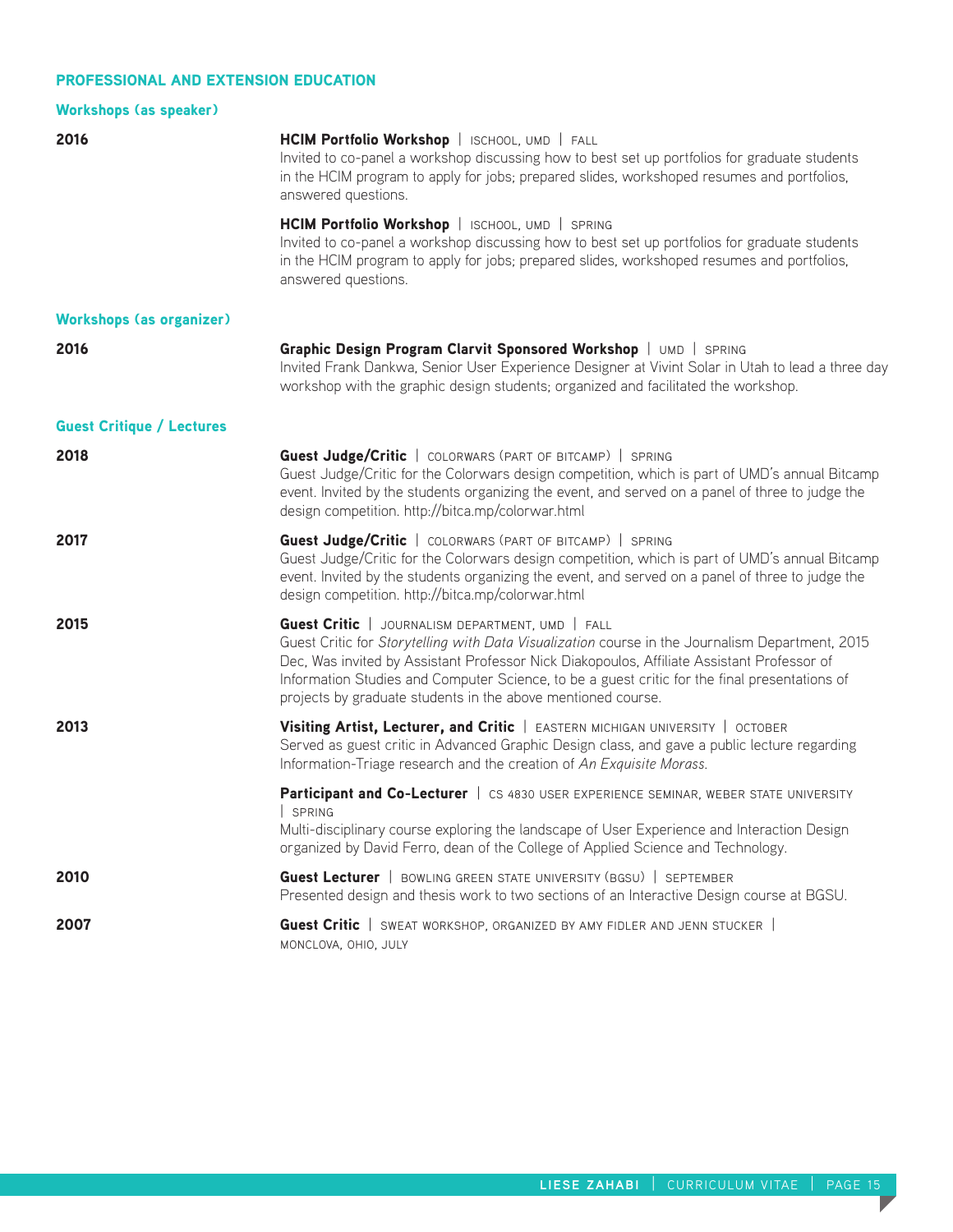## CONTRIBUTION TO LEARNING OUTCOMES ASSESSMENT

| 2017                             | Facilitated assessment system   GRAPHIC DESIGN CONCENTRATION, UMD   SPRING & FALL<br>Facilitated assessment system for Graphic Design Concentration in the Art Department; both<br>faculty in the concentration used the form and rubric to assess all graduating seniors in Spring<br>2017; also helped to write a portion of the Learning Outcomes Assessment report with Wendy<br>Jacobs in Fall of 2017.                         |
|----------------------------------|--------------------------------------------------------------------------------------------------------------------------------------------------------------------------------------------------------------------------------------------------------------------------------------------------------------------------------------------------------------------------------------------------------------------------------------|
| 2016                             | <b>Created new assessment system</b>   GRAPHIC DESIGN CONCENTRATION, UMD   SPRING & FALL<br>Created assessment system for Graphic Design Concentration in the Art Department; both faculty<br>in the concentration used the form and rubric to assess all graduating seniors in Spring 2016; also<br>helped to write a portion of the Learning Outcomes Assessment report with Wendy Jacobs in<br>Fall of 2016.                      |
| 2012-2013                        | Facilitated assessment system   DEPARTMENT OF VISUAL ARTS, WEBER STATE UNIVERSITY<br>Facilitated and helped reshape assessment system for the department; helped rewrite learning<br>outcome rubrics and create an electronic capturing system for faculty to utilize during BFA<br>reviews; collected evidence and reports from faculty; wrote official assessment report to file with<br>college and university assessment office. |
| <b>OTHER TEACHING ACTIVITIES</b> |                                                                                                                                                                                                                                                                                                                                                                                                                                      |
|                                  |                                                                                                                                                                                                                                                                                                                                                                                                                                      |

| 2021-2022 | ACUE Effective Teaching Practices Scholar   UNH   FALL 2021-SPRING 2022                                                                                                                   |
|-----------|-------------------------------------------------------------------------------------------------------------------------------------------------------------------------------------------|
|           | Applied for and was accepted for this donor funded training; Earned the Credential in Effective                                                                                           |
|           | College Instruction on 04/19/22; Individuals who earn this certificate have satisfied the                                                                                                 |
|           | expectations of an ACUE course in Effective Teaching Practices. Certificate holders have                                                                                                  |
|           | demonstrated knowledge of and skill in implementing teaching practices that promote student<br>success. Certificate holders typically have invested approximately 50 hours to meet course |
|           | requirements.                                                                                                                                                                             |
|           |                                                                                                                                                                                           |

**2019 Collaborated with Molly Campbell in English on a project** | UNH | SPRING Molly Campbell organized a collaboration between a literature class, one of her technical writing classes, and my principles of design class to choose a quote, propose a public space to display the quote, and then design the quote to be cut out of vinyl and hung as public art on campus.

**2014 Invited and Hosted Hurst Visiting Artist Jonathan Harris** | WEBER STATE UNIVERSITY | october Wrote awarded proposal to invite and host artist and computer scientist Jonathan Harris for a oneweek residency on campus; Harris gave several lectures and conducted a workshop with my Interaction Design class during his visit; visit was part of a sponsored program; department was awarded \$15,000 to fund visit and workshop.

2009-2010 **Certificate of Accomplishment in Teaching** | RECIPIENT | NORTH CAROLINA STATE UNIVERSITY This one year program required participants to take a series of classes and workshops centered on pedagogy, to work with an advisor and mentor, to have teaching mentor-reviewed, and to submit a final teaching portfolio.

## MENTORED STUDENTS RECEIVING EXTERNAL RECOGNITION

| 2019 | Kevin Rudolph won award at FLUX 2018, a national AIGA design competition<br>Kevin's winning logo design project, titled The Caged Bird, was created in ARTT456<br>(Motion Design) in Spring 2018                                                                        |
|------|-------------------------------------------------------------------------------------------------------------------------------------------------------------------------------------------------------------------------------------------------------------------------|
| 2018 | Gabby Abella won a Silver ADDY Award for Mobile Design in the 2018 American<br>Advertising Awards Washington D.C. student competition<br>Gabby's winning logo design project, titled Lifeboat App, was created in ARTT457 (Advanced<br>Interaction Design) in Fall 2017 |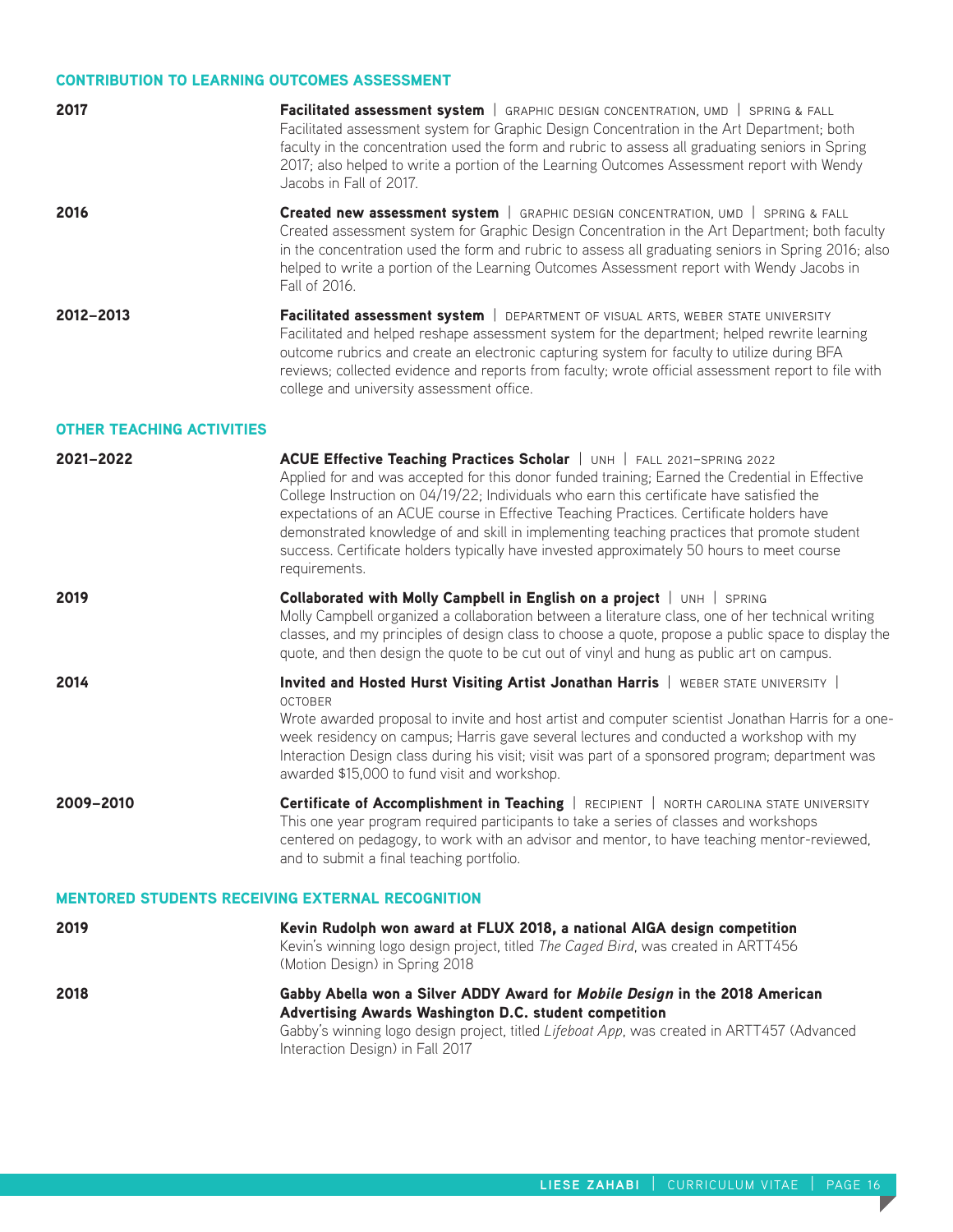| 2017                         | Jonah Chazan won a Silver ADDY Award for Logo Design in the 2017 American<br>Advertising Awards Washington D.C. student competition<br>Jonah's winning logo design project, titled Mars Grain Company, was created in ARTT356 (Graphic<br>Design Processes) in Fall 2016                                |
|------------------------------|---------------------------------------------------------------------------------------------------------------------------------------------------------------------------------------------------------------------------------------------------------------------------------------------------------|
|                              | Gira Patel won a Silver ADDY Award for Animation or Special Effects in the 2017<br>American Advertising Awards Washington D.C. student competition<br>Gira's winning animation project, titled 7 Weird Creatures from New Zealand, was created in<br>ARTT457 (Advanced Interaction Design) in Fall 2016 |
|                              | Mycah Shelton won a Silver ADDY Award for Single Occurance or Installation in the 2017<br>American Advertising Awards Washington D.C. student competition<br>Mycah's winning game design project, titled WATTZ, was created in ARTT457 (Advanced<br>Interaction Design) in Fall 2016                    |
|                              | Paola Sorto won a Silver ADDY Award for Publication Design in the 2017 American<br>Advertising Awards Washington D.C. student competition<br>Paola's winning publication design project, titled Eyes Peeled for Type, was created in ARTT356<br>(Graphic Design Processes) in Fall 2016                 |
|                              | Ruoyu Zhu won a Silver ADDY Award for Logo Design in the 2017 American Advertising<br>Awards Washington D.C. student competition<br>Ruoyu's winning logo design project, titled Glory Pens, was created in ARTT356 (Graphic Design<br>Processes) in Fall 2016                                           |
|                              | Akil Alleyene won award at FLUX 2017, a national AIGA design competition<br>Akil's winning project was created in ARTT457 (Advanced Interaction Design) in Fall 2016                                                                                                                                    |
| <b>TEACHING AWARDS</b>       |                                                                                                                                                                                                                                                                                                         |
| 2016-2017                    | MVP (Most Valuable Professor) Award, Department of Athletics   UMD GYMNASTICS TEAM<br>Chosen by student Sarah Faller, two years in a row<br>Honored at a gymnastics meet as Sarah's Most Valuable Professor                                                                                             |
| 2016                         | Philip Merrill Scholar Faculty Mentor Award   UMD PHILIP MERRILL SCHOLAR PROGRAM<br>Chosen by student and Merrill Scholar Chloe Isaac<br>Honored as Chloe's UMD Faculty Mentor at the award luncheon as part of the Philip Merrill<br>Scholar program                                                   |
| /// IV: SERVICE AND OUTREACH |                                                                                                                                                                                                                                                                                                         |

# EDITORSHIPS, EDITORIAL BOARDS, AND REVIEWING ACTIVITIES

| <b>Reviewing for Journals</b>    |                                                                                                                                                                                                                                                                                                                |
|----------------------------------|----------------------------------------------------------------------------------------------------------------------------------------------------------------------------------------------------------------------------------------------------------------------------------------------------------------|
| 2018                             | <b>Peer Reviewer</b>   PNAS (PROCEEDINGS OF THE NATIONAL ACADEMY OF SCIENCES)  <br>.JUNE<br>Served as a peer reviewer for this journal.                                                                                                                                                                        |
| 2017                             | Peer Reviewer   ICO-D (INTERNATIONAL COUNCIL OF DESIGN; FORMALLY ICOGRADA)   JUNE<br>Served as a peer reviewer for this international journal.                                                                                                                                                                 |
| 2016                             | Peer Reviewer   AIGA DESIGN EDUCATOR'S JOURNAL, DIALECTIC   AUGUST<br>Served as a peer reviewer for the innagural edition of the design journal Dialectic.                                                                                                                                                     |
| <b>Reviewing for Conferences</b> |                                                                                                                                                                                                                                                                                                                |
| 2020                             | Peer Reviewer   UCDA (UNIVERSITY & COLLEGE DESIGN ASSOCIATION) CONFERENCE   JANUARY<br>Served as a peer reviewer for the conference; I was asked to review 23 presentation proposals;<br>service included carefully reviewing proposals and providing detailed assessment, recommenda-<br>tions, and feedback. |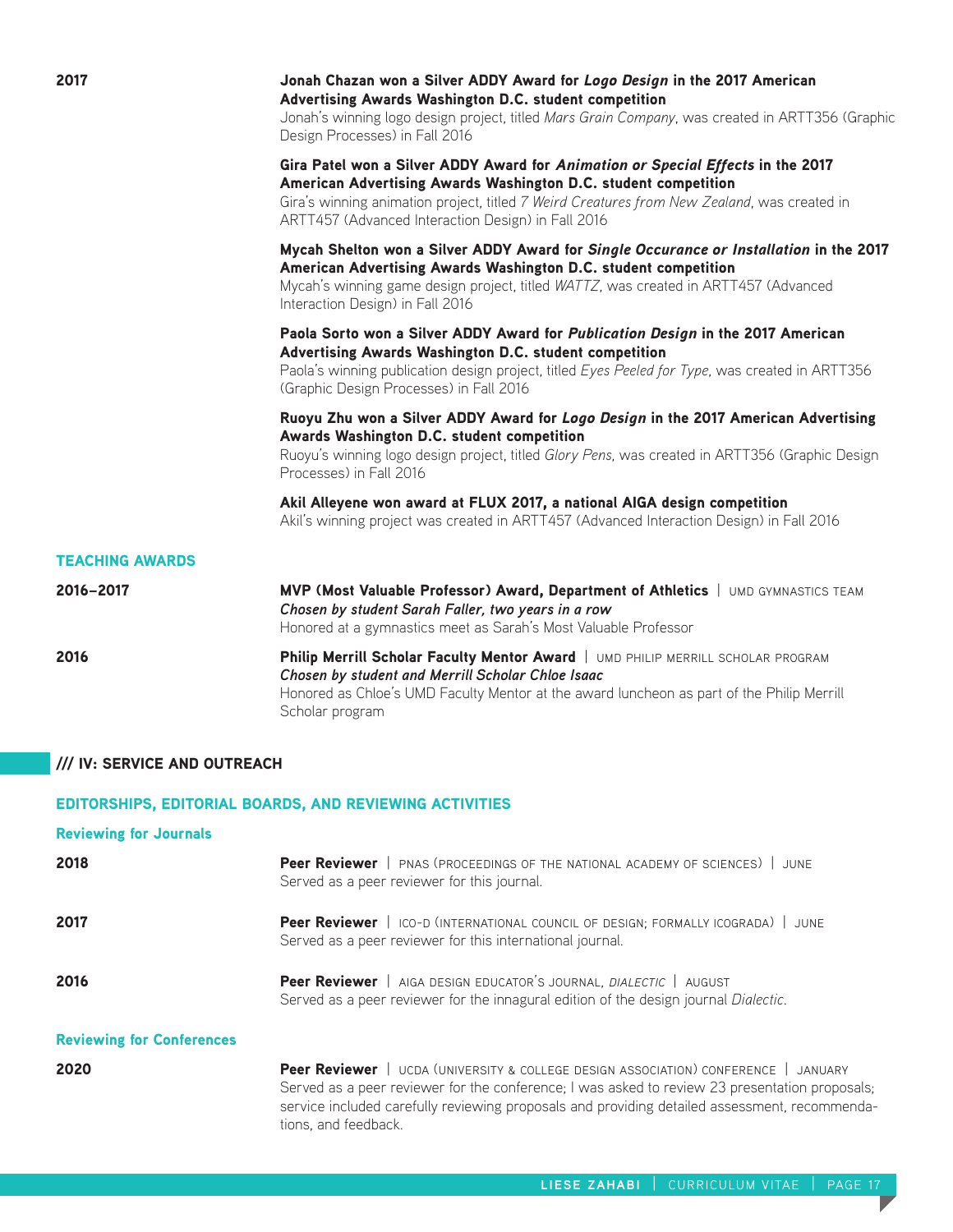| 2018                                         | Peer Reviewer   MAKE CONFERENCE, AIGA DESIGN EDUCATOR'S COMMITTEE   FEBRUARY<br>Served as a peer reviewer for the conference; I was asked to review four presentation proposals;<br>service included carefully reviewing proposals and providing detailed assessment, recommenda-<br>tions, and feedback.                                                                                                                                                                                                                     |
|----------------------------------------------|-------------------------------------------------------------------------------------------------------------------------------------------------------------------------------------------------------------------------------------------------------------------------------------------------------------------------------------------------------------------------------------------------------------------------------------------------------------------------------------------------------------------------------|
| 2017                                         | Peer Reviewer   COLLOQUIUM 3.3: KENT STATE UNIVERSITY   JANUARY<br>Served as a peer reviewer for the colloquium; I was asked to review two presentation proposals;<br>service included carefully reviewing two proposals and providing detailed assessment, recommen-<br>dations, and feedback.                                                                                                                                                                                                                               |
| <b>Jurying</b>                               |                                                                                                                                                                                                                                                                                                                                                                                                                                                                                                                               |
| $2020 + 2021$                                | Juror   SCHOLASTIC ART AWARDS OF NEW HAMPSHIRE   JANUARY<br>Served as a juror reviewing the work of high school art students from across New Hampshire;<br>worked in a panel of three jurors to review hundreds of submissions and ranked them according to<br>the Scholastic Art Awards system; also worked with the rest of the jurors to select top awards/<br>best of show awards.                                                                                                                                        |
| 2019                                         | Juror   UNIVERSITY OF WISCONSIN-STOUT; SCHOOL OF ART & DESIGN   MARCH-APRIL<br>Served as one of three jurors for the Best of Design Biennial Exhibition; reviewed the work of 69<br>students (most had multiple entries) and worked with the other jurors to select the best work for<br>the exhibition, and chose an overall best of show winner and other honorable mention winners.                                                                                                                                        |
|                                              | <b>SERVICE TO THE DISCIPLINE AND NATIONAL ORGANIZATIONS</b>                                                                                                                                                                                                                                                                                                                                                                                                                                                                   |
| <b>Leadership Roles</b>                      |                                                                                                                                                                                                                                                                                                                                                                                                                                                                                                                               |
| 2022-2024                                    | Co-Chair: Steering Committee   AIGA DESIGN EDUCATORS COMMITTEE<br>Duties will include framing and leading monthly conference calls, facilitating and supporting other<br>steering committee members to promote and further initiatives of the committee, helping to orga-<br>nize and run design educator conferences and the design edcuator portion of the AIGA national<br>conference, and helping to think through what design education should be doing and how our<br>committee can best help design education faculty. |
| 2019-2022                                    | Member: Steering Committee   AIGA DESIGN EDUCATORS COMMITTEE<br>Duties will include participating in monthly conference calls, working with the other committee<br>members on various initiatives, suggesting and working on new initiatives, helping to organize and<br>run design educator conferences and the design edcuator portion of the AIGA national conference,<br>and helping to think through what design education should be doing and how our committee can<br>best help design education faculty.              |
| Leadership Roles in Meetings and Conferences |                                                                                                                                                                                                                                                                                                                                                                                                                                                                                                                               |

# eadership Roles in Meetings and Conferences

| 2022 | Fellowship Co-organizer   AIGA DESIGN EDUCATOR'S COMMUNITY DESIGN + WRITING FELLOWSHIP<br>PROGRAM JANUARY-JUNE<br>Worked with Rebecca Tegtmeyer to put out a call for applicants, organize peer-review of<br>applicants, create structure for 6 month fellowship program, and facilitate and host monthly<br>meetings with fellows. Eighteen design educators from around the country were selected to<br>participate in this virtual fellowship experience, which asks fellows to explore the research format<br>of the Visual Essay and the ways it connects to design discourse. Each fellow is working on a<br>visual essay of their own, and Rebcca and I have helped to peer review these essays, as well as<br>promoting sharing of the work across the group of fellows. The plan is to facilitate and edit these<br>essays as a published collection. |
|------|----------------------------------------------------------------------------------------------------------------------------------------------------------------------------------------------------------------------------------------------------------------------------------------------------------------------------------------------------------------------------------------------------------------------------------------------------------------------------------------------------------------------------------------------------------------------------------------------------------------------------------------------------------------------------------------------------------------------------------------------------------------------------------------------------------------------------------------------------------------|
| 2021 | <b>Conference Chair</b>   AIGA DESIGN EDUCATOR'S COMMUNITY SHIFT{ED} SUMMER SUMMIT   MAY-AUGUST<br>Managed a small team to conceive, organize, build, and facilitate a virtual conference for<br>design educators for August 4-8; over 1600 participants signed up for the asynchronous<br>communication platform (Slack), and hundreds of educators from all over the world attended the<br>live events; work included managing volunteers; inviting speakers and panelists; curating, writing,<br>and organizing content, building and managing content in the communication platform (Slack),                                                                                                                                                                                                                                                               |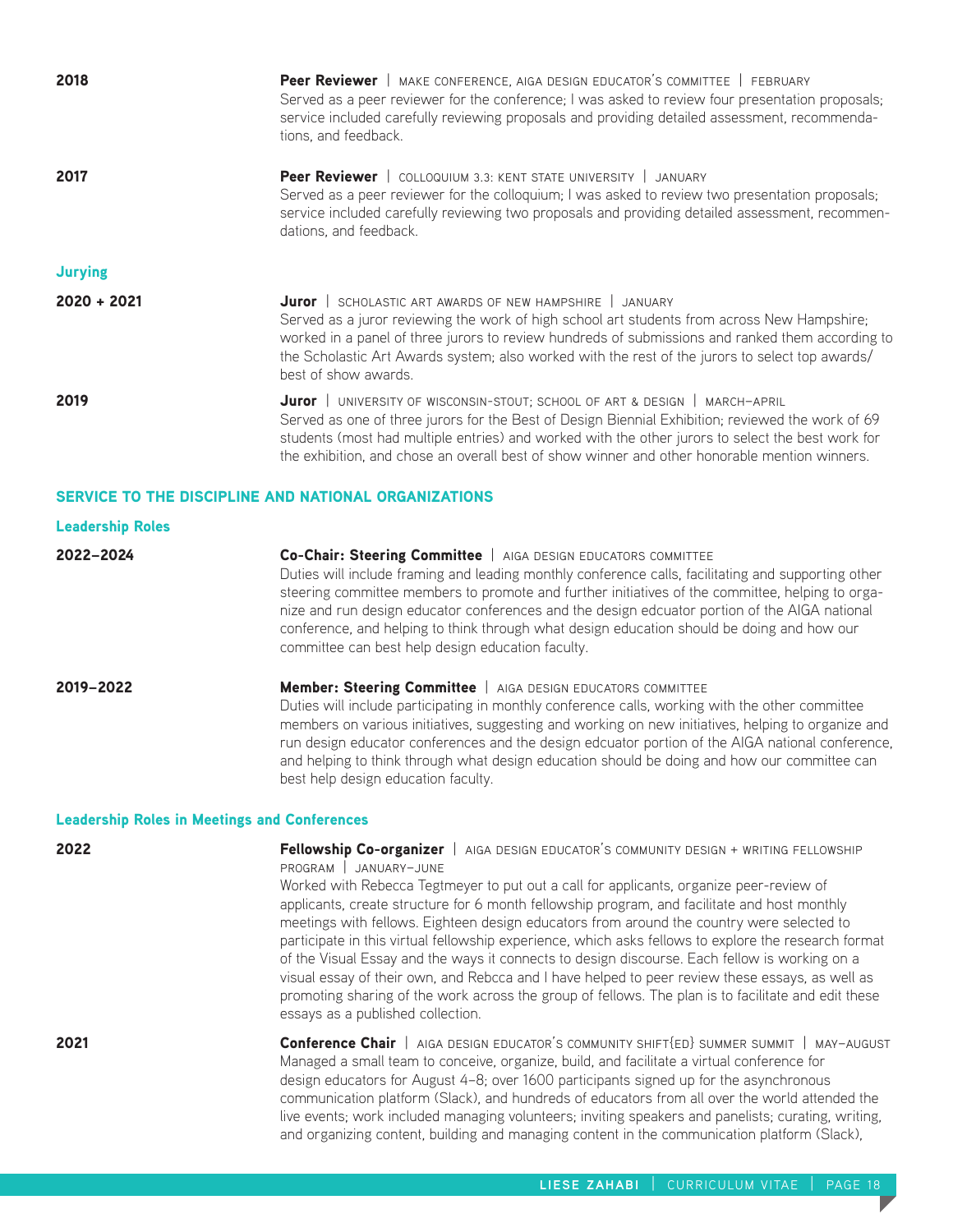|                                    | moderating a pre-recorded panel session, and helping to facilitate 18 live sessions on Zoom.<br>The Summit was a rousing success, and outcomes include an accessible and editable online<br>repository titled "Living Archives" and a call for submissions for publications from and about the<br>summit topics. More details about the SHIFT{ed} Summer Summit can be found here:<br>https://educators.aiga.org/shift-2021/                                                                                                                                                                                                                                                                                                                                                                                                                                                                                                                                                  |
|------------------------------------|-------------------------------------------------------------------------------------------------------------------------------------------------------------------------------------------------------------------------------------------------------------------------------------------------------------------------------------------------------------------------------------------------------------------------------------------------------------------------------------------------------------------------------------------------------------------------------------------------------------------------------------------------------------------------------------------------------------------------------------------------------------------------------------------------------------------------------------------------------------------------------------------------------------------------------------------------------------------------------|
| 2020                               | Co-Organizer   AIGA DESIGN EDUCATOR'S COMMUNITY SHIFT SUMMER SUMMIT   MAY-AUGUST<br>Worked with two colleagues to conceive, organize, build, and facilitate a virtual conference for<br>design educators for August 3-7; over 1200 participants signed up for the asynchronous<br>communication platform (Slack), and hundreds of educators from all over the world attended the<br>live events; work included helping to manage volunteers, writing and organizing content, building<br>and managing content in the communication platform (Slack), moderating a pre-recorded panel<br>session, and helping to facilitate 19 live sessions on Zoom. The Summit was a rousing success, and<br>outcomes include an accessible and editable online repository titled "Living Archives" and a call<br>for submissions for publications from and about the summit topics. More details about the SHIFT<br>Summer Summit can be found here: https://educators.aiga.org/shift-2020/ |
| 2018-2019                          | Chair: Readers/Presenters Committee   AIGA DESIGN EDUCATOR'S SYMPOSIUM, PART OF<br>AIGA NATIONAL CONFERENCE   NOVEMBER-JANUARY<br>Worked with conference organizers to solicit calls for proposal readers and proposals;<br>organized and helped recruit 45+ readers; organized, anonymized and distributed 150<br>proposal submissions to readers; tabulated rankings and organized feedback from readers and<br>re-distributed to submitters; handled task of correspondence including answering reader and<br>submitter questions.                                                                                                                                                                                                                                                                                                                                                                                                                                         |
| 2017-2018                          | Co-Chair: Sackler Fellows Student Symposium   NATIONAL ACADEMY OF SCIENCES,<br>SACKLER COLLOQUIUM + SYMPOSIUM   AUGUST 2017-MARCH 2018<br>Invited to organize and facilitate a graduate student symposium that will connect with the Sackler<br>Colloquium exploring collaborations between science/medicine/engineering and art/design.<br>Working with my collaborator Molly Morin (Weber State University) and the members of the<br>Colloquium committee, we wrote the call for submissions, designed the symposium poster,<br>invited guest speakers, chose students to participate and receive travel stipends, shaped the<br>creative exhibition/poster session part of the event, organized logistics for the symposium, and<br>built the event schedule. We will also handle other administrative tasks such as dealing with<br>symposium related emails/questions.                                                                                                  |
| 2016                               | <b>Chair: Readers/Presenters Committee</b>   AIGA DESIGN EDUCATOR'S NUTS + BOLTS<br>CONFERENCE   JANUARY-JULY<br>Worked with conference organizers to solicit calls for proposal readers and proposals;<br>organized and helped recruit 30+ readers; organized, anonymized and distributed 147<br>proposal submissions to readers; tabulated rankings and organized feedback from readers and<br>re-distributed to submitters; handled task of correspondence through the conference email account<br>including answering reader and submitter questions.                                                                                                                                                                                                                                                                                                                                                                                                                     |
| <b>Other service to discipline</b> |                                                                                                                                                                                                                                                                                                                                                                                                                                                                                                                                                                                                                                                                                                                                                                                                                                                                                                                                                                               |
| 2020                               | Volunteer   AIGA WEBINAR   OCTOBER<br>Served as volunteer for the virtual webinar hosted by the AIGA, titled Activating Type and Image for<br>Advocacy, hosted by Natascha Poggio and Nancy Skolos. Duties included a two-hour long zoom<br>practice session before the webinar to help figure out technology and pacing, and helping to<br>facilitate a breakout room session during the two-and-a-half-hour webinar.                                                                                                                                                                                                                                                                                                                                                                                                                                                                                                                                                        |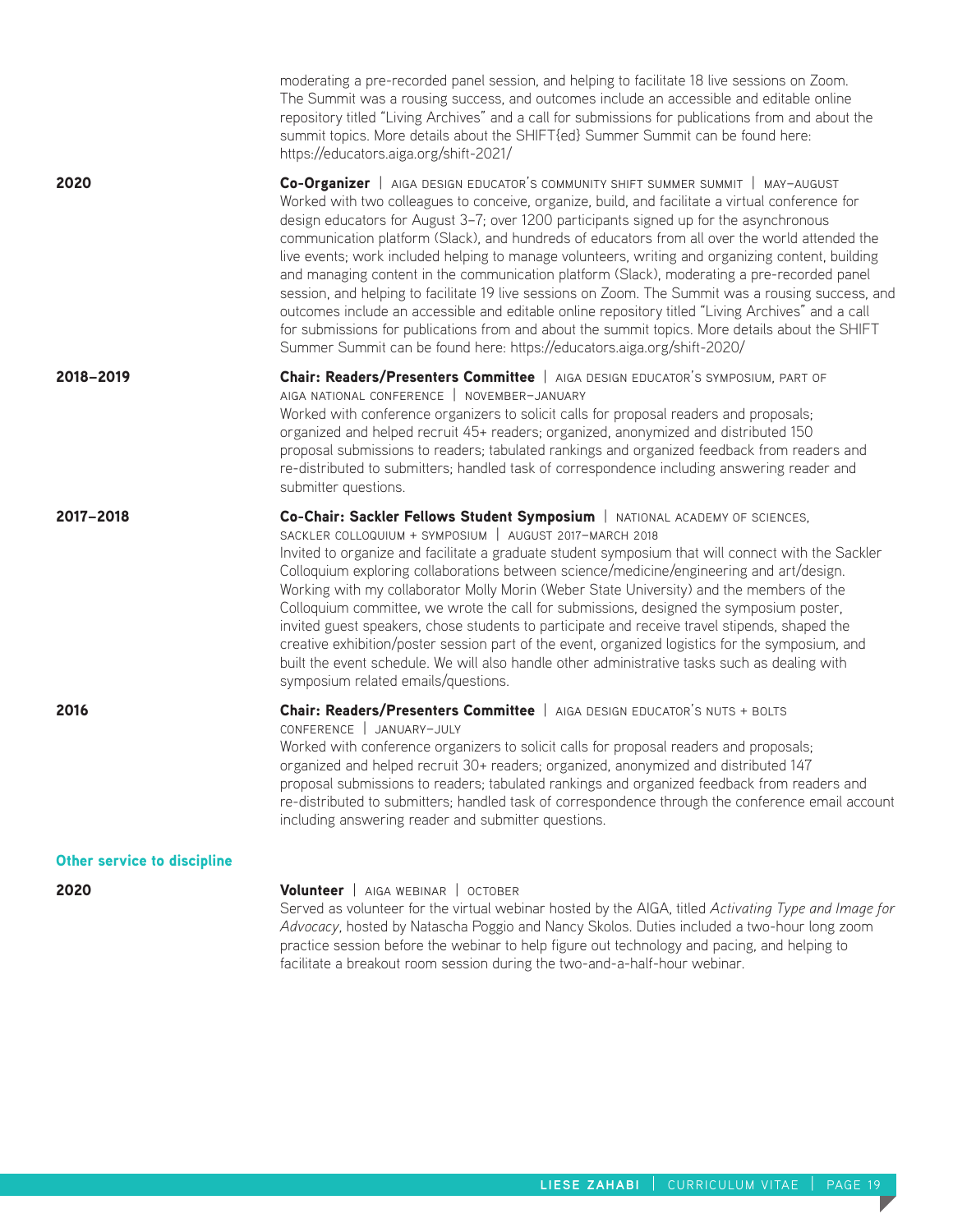## COMMITTEES, PROFESSIONAL AND CAMPUS SERVICE

# UNH: Department

| 2021-2022 | <b>Member</b>   UNH, DEPARTMENT MISSION AND BRANDING WORKING GROUP   AUGUST-ONGOING |
|-----------|-------------------------------------------------------------------------------------|
| 2019-2020 | <b>Member</b>   UNH, RECRUITMENT AND RETENTION WORKING GROUP   AUGUST-ONGOING       |
|           | Member   UNH, CURRICULUM AND COLLABORATION WORKING GROUP   AUGUST-ONGOING           |
| 2018-2019 | Chair   UNH, DESIGN PROGRAM WORKING GROUP   AUGUST-MAY                              |
|           | <b>Member</b>   UNH, VISUAL RESOURCE CENTER WORKING GROUP   AUGUST-MAY              |
|           |                                                                                     |

# UNH: College

| 2021-2022 | <b>Member</b>   UNH, CENTER FOR HUMANITIES ADVISORY BOARD   JUNE 2021-JULY 2022             |
|-----------|---------------------------------------------------------------------------------------------|
| 2021      | <b>Member</b>   UNH, COLA, PCAC WORKING GROUP (COMMITTEE ON CAMPUS AESTHETICS)   MARCH-JUNE |
| 2019      | <b>Reviewer</b>   UNH, COLA, DIRECTOR FOR THE CENTER FOR HUMANITIES SEARCH   AUGUST         |
| 2018-2019 | <b>Member</b>   UNH, COLA, CENTER FOR THE HUMANITIES COMMITTEE   NOVEMBER-APRIL             |

# UNH: University

| 2019-2021 | Faculty Senator   UNH, FACULTY SENATE   SEPTEMBER-MAY                                    |
|-----------|------------------------------------------------------------------------------------------|
| 2019-2021 | <b>Member</b>   UNH, FACULTY SENATE, INFORMATION TECHNOLOGIES COMMITTEE   SEPTEMBER-MAY  |
| 2020      | <b>Member</b>   UNH, PROCTORING SOFTWARE REVIEW COMMITTEE, ORGANIZED BY PROVOST   AUGUST |
| 2019-2020 | <b>Member</b>   UNH, DIGITAL COMMUNICATION STEERING COMMITTEE   SEPTEMBER-MAY            |

## UNH: Campus outreach / Other

| 2021-ongoing | Branding and Design Strategy   UNH, MUSEUM OF ART   JANUARY-ONGOING<br>Working with the Kristina Durocher and the team at the MoA as a consultant to help shape the<br>consistency of messaging and design across all communication channels; initial brainstorming and<br>information gathering is happening now, and the plan is to build an effective and sustainable<br>strategy together, and involve students in the design concentration long-term.                                                                                             |
|--------------|--------------------------------------------------------------------------------------------------------------------------------------------------------------------------------------------------------------------------------------------------------------------------------------------------------------------------------------------------------------------------------------------------------------------------------------------------------------------------------------------------------------------------------------------------------|
| 2020-ongoing | Student Internship   UNH, OFFICE OF RESEARCH DEVELOPMENT   OCTOBER-ONGOING<br>Served as advisor for students working as a design intern in the UNH Office for Research<br>Development; working closely with Michael Thompson and Mark Milutinovich as they assign design<br>projects that support faculty across campus who are submitting funding proposals; the plan is to<br>make this a long-term relationship which benefits both the Research Development Office and the<br>student interns placed with them.                                    |
| 2020         | Student Project   UNH, GERMAN STUDIES   JANUARY-JUNE<br>Worked with Charles Vannette in German Studies and studio art/design student Lauren Hellman to<br>create a series of large stand-up banners to help commemorate the anniversary of the Holocaust;<br>this commemoration was to happen throughout campus during the Spring of 2020, but has been<br>postponed for some time in the future; Lauren will be working on the 8 banners (which each serve<br>to highlight the story of a Holocaust survivor) so they can be printed over the summer. |
| 2019         | Web Designer   UNH, NEW ENGLAND HUMANITIES CONSORTIUM-DIGITAL HUMANITIES   JULY-AUGUST<br>Worked with Eleanor Harrison-Buck, Scott Smith, and Stephen Trzaskoma to develop a website<br>for a Digital Humanities retreat on Appledore Island in the Isles of Shoals; the retreat took place<br>August 23-25, 2019, and I was slated to attend but was unable to at the last minute; the website<br>can be found here: https://mypages.unh.edu/digital-humanities-island-retreat                                                                        |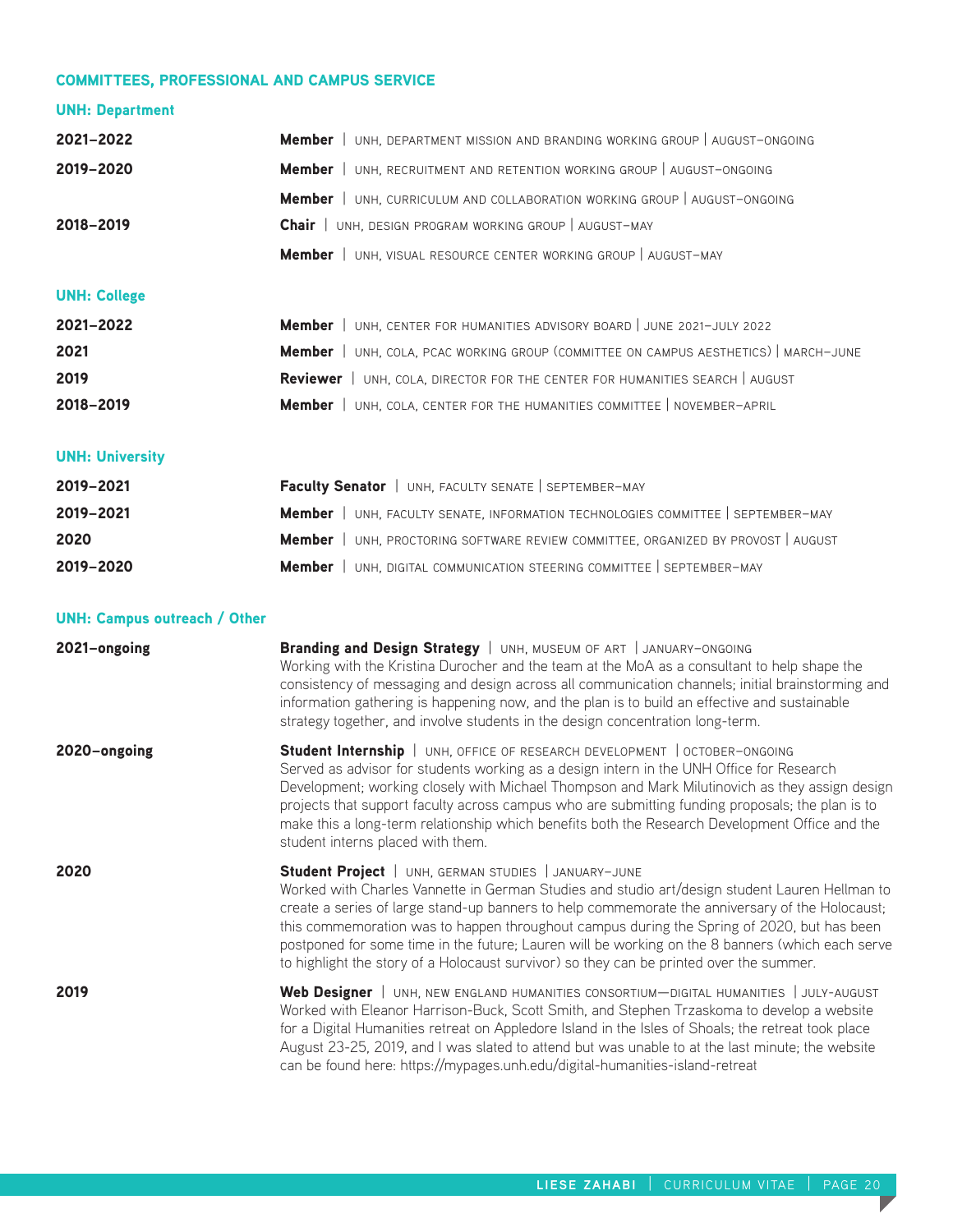| 2019                                                              | <b>Campus Project</b>   UNH   JANUARY-MAY<br>Working with Nikhil Tomar, Assistant Professor of Occupational Therapy, the Stop the Stigma<br>student group, PACS, Residential Life, SHARPP, and several other campus partners we created<br>the Stigma Free 603 initiative; for 2019 this included tabling on April 17th in Holloway Commons to<br>promote mental health on campus, a call for students to submit posters and photographs for a digi-<br>tal exhibition, and an open mic night on April 18th at MUB theater I in which students spoke about<br>their experiences with mental health and shared stories, writing, and poetry. My contribution to the<br>initiative was to create a visual identity, a website, and other design elements. We plan to build on<br>these efforts over the next several years. |
|-------------------------------------------------------------------|---------------------------------------------------------------------------------------------------------------------------------------------------------------------------------------------------------------------------------------------------------------------------------------------------------------------------------------------------------------------------------------------------------------------------------------------------------------------------------------------------------------------------------------------------------------------------------------------------------------------------------------------------------------------------------------------------------------------------------------------------------------------------------------------------------------------------|
| 2019                                                              | Student Project   UNH, PACS   JANUARY-MAY<br>Working with Nikhil Tomar, Assistant Professor of Occupational Therapy and Shari Robinson<br>Director of the Psychological and Counseling Services program, animation students will learn<br>about mental health issues and create animations directed at addressing mental health stigma<br>and informing the UNH community about the services offered at PACS. These animations will be<br>available for the PACS program and others to use, and we hope to screen them in multiple venues<br>on campus.                                                                                                                                                                                                                                                                   |
| <b>Service at Previous Institutions</b><br><b>UMD: Department</b> |                                                                                                                                                                                                                                                                                                                                                                                                                                                                                                                                                                                                                                                                                                                                                                                                                           |
| 2015-2017                                                         | Web Designer   DESIGN CONCENTRATION & ART DEPT. WEBSITES   OCTOBER 2015-MAY 2017<br>Edited and managed content and design for both websites.                                                                                                                                                                                                                                                                                                                                                                                                                                                                                                                                                                                                                                                                              |
| 2015-2017                                                         | <b>Member</b>   UMD, DEPARTMENT CHAIR REVIEW COMMITTEE   MARCH-MAY                                                                                                                                                                                                                                                                                                                                                                                                                                                                                                                                                                                                                                                                                                                                                        |
|                                                                   | Member   UMD, ADVISORY COMMITTEE   AUGUST 2015-MAY 2017                                                                                                                                                                                                                                                                                                                                                                                                                                                                                                                                                                                                                                                                                                                                                                   |
|                                                                   | Member   UMD, CURRICULUM COMMITTEE   AUGUST 2015-MAY 2017                                                                                                                                                                                                                                                                                                                                                                                                                                                                                                                                                                                                                                                                                                                                                                 |
|                                                                   | Member   UMD, FUTURES COMMITTEE   AUGUST 2015-MAY 2017                                                                                                                                                                                                                                                                                                                                                                                                                                                                                                                                                                                                                                                                                                                                                                    |
| <b>UMD Graphic Design Program</b>                                 |                                                                                                                                                                                                                                                                                                                                                                                                                                                                                                                                                                                                                                                                                                                                                                                                                           |
| 2015-2017                                                         | <b>Co-organizer of Clarvit Lecture Series</b><br>Helped plan and organize annual lecture series, facilitated and planned by the Graphic Design<br>Program Director Audra Buck-Coleman                                                                                                                                                                                                                                                                                                                                                                                                                                                                                                                                                                                                                                     |
| 2017                                                              | Organizer of inaugural Graphic Design Senior Student Capstone Exhibition<br>Helped students frame and design projects, worked with them to hang the exhibition in the<br>Maril Gallery                                                                                                                                                                                                                                                                                                                                                                                                                                                                                                                                                                                                                                    |
| <b>UMD College</b>                                                |                                                                                                                                                                                                                                                                                                                                                                                                                                                                                                                                                                                                                                                                                                                                                                                                                           |
| 2017-2018                                                         | Chair   ARHU, COMMITTEE ON NEW TECHNOLOGIES   AUGUST 2017-MAY 2018                                                                                                                                                                                                                                                                                                                                                                                                                                                                                                                                                                                                                                                                                                                                                        |
|                                                                   | Member   ARHU, RESEARCH COMMITTEE   AUGUST 2017-MAY 2018                                                                                                                                                                                                                                                                                                                                                                                                                                                                                                                                                                                                                                                                                                                                                                  |
| 2016-2017                                                         | Member   ARHU, WEBSITE REDESIGN COMMITTEE   MAY 2016-MAY 2017                                                                                                                                                                                                                                                                                                                                                                                                                                                                                                                                                                                                                                                                                                                                                             |
|                                                                   | <b>Member</b>   ARHU, COMMITTEE ON NEW TECHNOLOGIES   AUGUST 2016-MAY 2017                                                                                                                                                                                                                                                                                                                                                                                                                                                                                                                                                                                                                                                                                                                                                |
| <b>UMD University</b>                                             |                                                                                                                                                                                                                                                                                                                                                                                                                                                                                                                                                                                                                                                                                                                                                                                                                           |
| 2017-2018                                                         | UNIVERSITY LEARNING TECHNOLOGIES WORKING GROUP   AUGUST 2017-MAY 2018<br><b>Member</b>                                                                                                                                                                                                                                                                                                                                                                                                                                                                                                                                                                                                                                                                                                                                    |
| 2016-2018                                                         | Senator   UNIVERSITY SENATE   AUGUST 2016-MAY 2018                                                                                                                                                                                                                                                                                                                                                                                                                                                                                                                                                                                                                                                                                                                                                                        |
| 2016-2018                                                         | Member   UNIVERSITY SENATE STUDENT AFFAIRS COMMITTEE   AUGUST 2016-MAY 2018                                                                                                                                                                                                                                                                                                                                                                                                                                                                                                                                                                                                                                                                                                                                               |
|                                                                   | <b>Member</b>   PHILLIPS PARTNERSHIP: EDUCATION COMMITTEE   JANUARY 2016-MAY 2018                                                                                                                                                                                                                                                                                                                                                                                                                                                                                                                                                                                                                                                                                                                                         |

 $\overline{\phantom{a}}$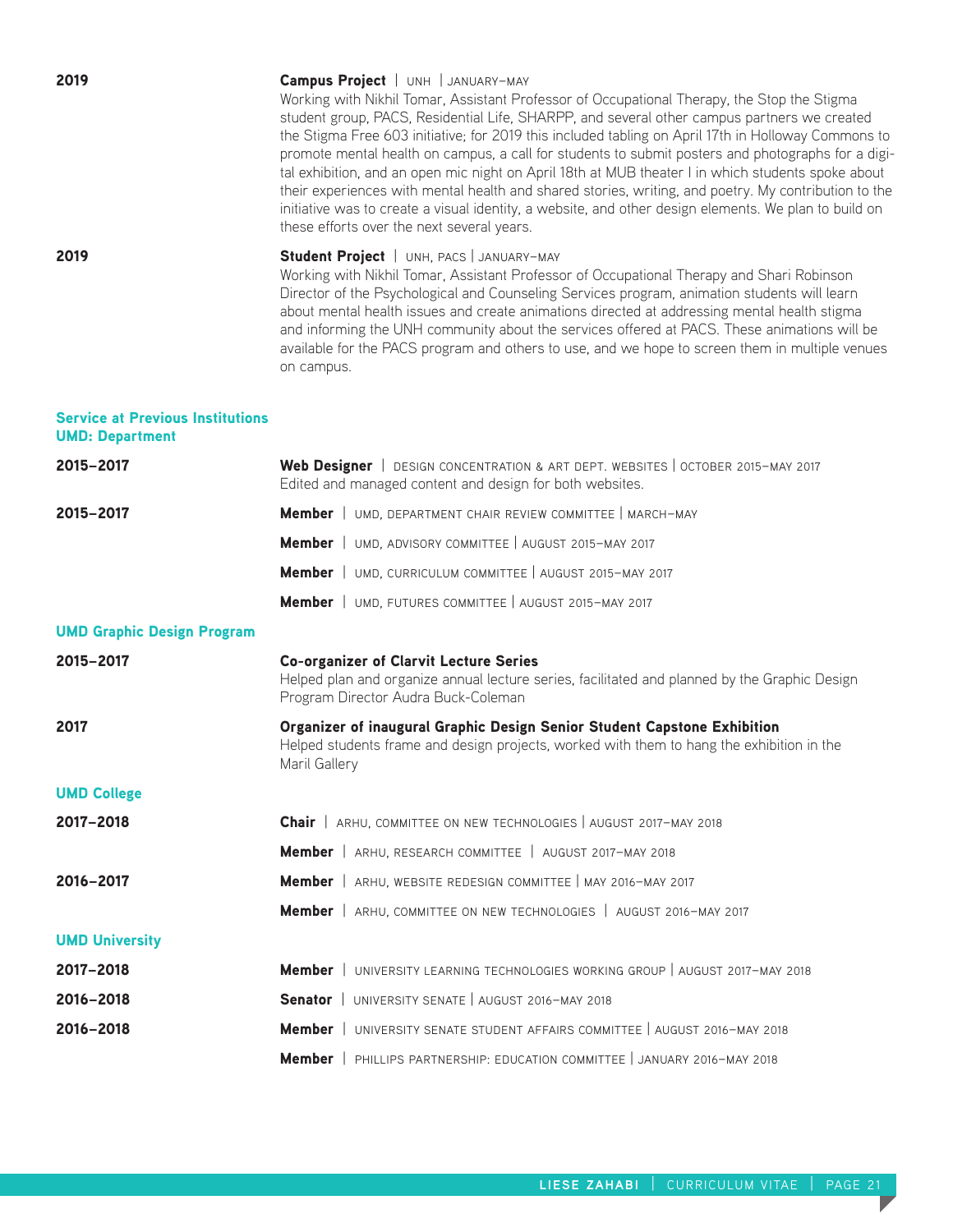## PROFESSIONAL DEVELOPMENT

| <b>Conferences</b> |                                                                                                                                                                                                                                                               |
|--------------------|---------------------------------------------------------------------------------------------------------------------------------------------------------------------------------------------------------------------------------------------------------------|
| 2022               | <b>Attendee</b>   BEYOND BORDERS: TOWARDS A TRANSNATIONAL WORLD HISTORY OF DESIGN  <br>VIRTUAL ONE DAY SYMPOSIUM, APRIL<br>Hosted by Design History Society.                                                                                                  |
| 2021               | Attendee   ADOBE MAX   VIRTUAL CONFERENCE, OCTOBER<br>Hosted by Adobe.                                                                                                                                                                                        |
|                    | Attendee   AIGA NATIONAL CONFERENCE, A BRIEF HISTORY OF NOW   VIRTUAL CONFERENCE, SEPTEMBER<br>Hosted by AIGA (the professional association for design).                                                                                                      |
|                    | Attendee   RE:SOLUTIONS 2021   VIRTUAL CONFERENCE, FEBRUARY<br>Hosted by AIGA Orlando.                                                                                                                                                                        |
|                    | Attendee   DESIGN EDUCATORS TYPOGRAPHY INTENSIVE   VIRTUAL CONFERENCE, JANUARY<br>Hosted by Hoffmitz Miken Center for Typography and ArtCenter.                                                                                                               |
|                    | Attendee   VISION 20/20: HINDSIGHT, INSIGHT & FORESIGHT IN XR & IMMERSIVE LEARNING   VIRTUAL<br>CONFERENCE, JUNE<br>The 6th International Conference of the Immersive Learning Research Network.                                                              |
| 2020               | Attendee   TEACHING PLACE CONFERENCE   VIRTUAL CONFERENCE, JULY<br>Hosted by Minneapolis College of Art and Design (MCAD)                                                                                                                                     |
|                    | Attendee   VISION 20/20: HINDSIGHT, INSIGHT & FORESIGHT IN XR & IMMERSIVE LEARNING   VIRTUAL<br>CONFERENCE, JUNE<br>The 6th International Conference of the Immersive Learning Research Network.                                                              |
|                    | Attendee   PIVOT 2020: DESIGNING A WORLD OF MANY CENTERS   VIRTUAL CONFERENCE, JUNE<br>Hosted by The Phyllis M. Taylor Center for Social Innovation and Design Thinking at Tulane<br>University and the Pluriversal Design SIG of the Design Research Society |
|                    | Attendee   2020 SEGD ACADEMIC SUMMIT   VIRTUAL CONFERENCE, JUNE                                                                                                                                                                                               |
|                    | Attendee   2020 UMD HCIL SYMPOSIUM   VIRTUAL SYMPOSIUM, MAY<br>Hosted by the University of Maryland Human Computer Interaction Lab.                                                                                                                           |
| 2015               | Attendee   AIGA NATIONAL DESIGN CONFERENCE   NEW ORLEANS, LOUISIANA, OCTOBER                                                                                                                                                                                  |
|                    | Attendee   ARTSYSTEM SYMPOSIUM   UTAH STATE UNIVERSITY, LOGAN, UTAH, APRIL                                                                                                                                                                                    |
| 2014               | Attendee   AIGA DESIGN EDUCATOR'S CONFERENCE, CONNECTING DOTS   CINCINNATI, MARCH                                                                                                                                                                             |
| 2012               | Attendee   UTAH CAMPUS COMPACT'S COMMUNITY ENGAGED FACULTY INSTITUTE  <br>HOMESTEAD RESORT, UTAH, AUGUST                                                                                                                                                      |
|                    | Attendee   MOUNTAIN WEST ARTS CONFERENCE   SALT LAKE CITY, MAY                                                                                                                                                                                                |
| 2011               | Attendee   AIGA DESIGN CONFERENCE, PIVOT   PHOENIX, OCTOBER                                                                                                                                                                                                   |
| 2010               | Volunteer and attendee   AIGA DESIGN EDUCATORS CONFERENCE, NEW CONTEXTS/<br>NEW PRACTICES   RALEIGH, OCTOBER<br>Served on the documentation team taking photographs and video during the conference                                                           |
| 2009               | Attendee   AIGA DESIGN EDUCATORS CONFERENCE, FUTURE HISTORY 3   CHICAGO, MARCH                                                                                                                                                                                |

Г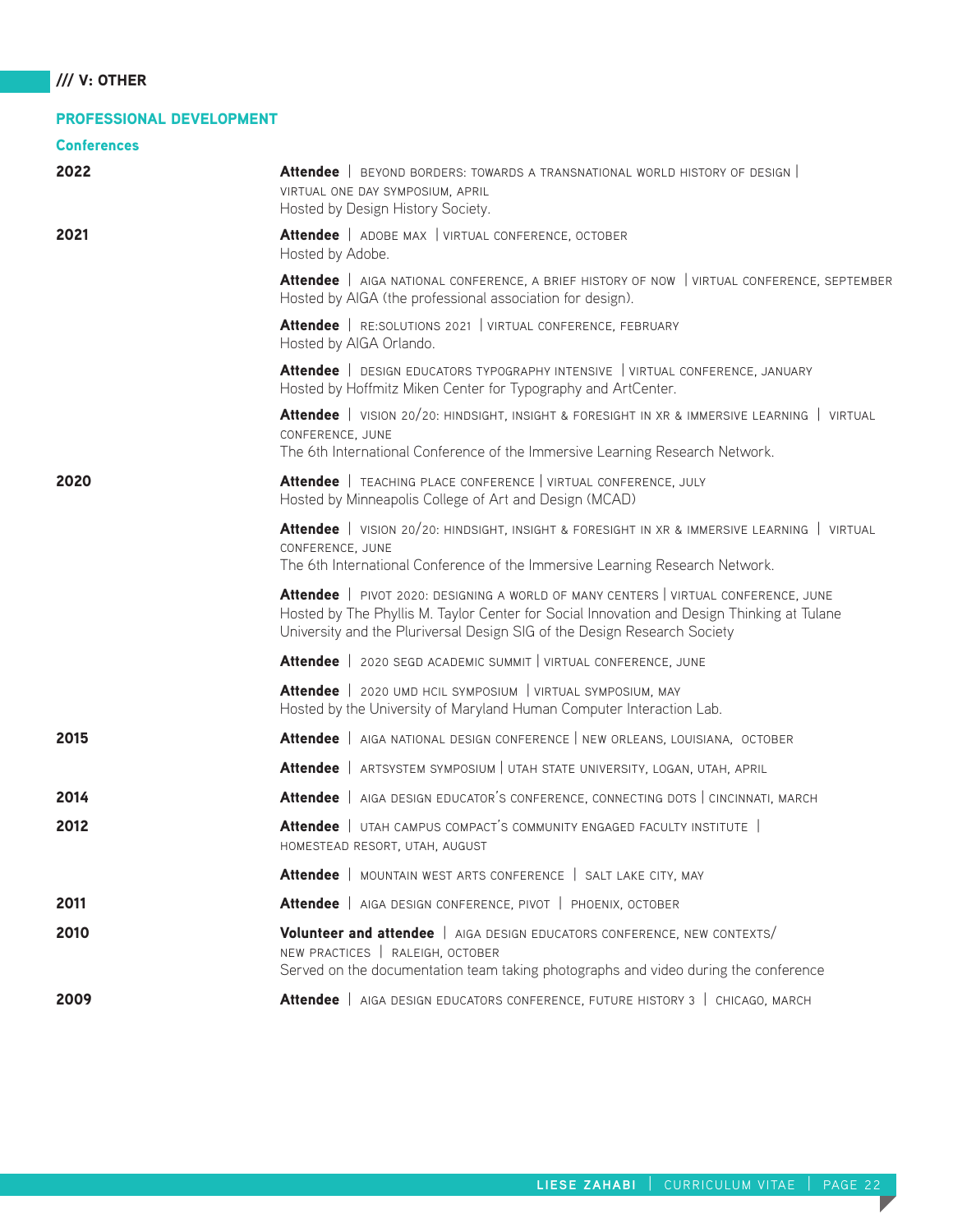| <b>Workshops</b>                            |                                                                                                                                                                                                                                                                                                                                                                                                                                                                                                                                    |
|---------------------------------------------|------------------------------------------------------------------------------------------------------------------------------------------------------------------------------------------------------------------------------------------------------------------------------------------------------------------------------------------------------------------------------------------------------------------------------------------------------------------------------------------------------------------------------------|
| 2020                                        | Attendee/Participant   EXPLORING PHYSICAL-DIGITAL DEVICES AND DATA THROUGH<br>THING-CENTRED DESIGN   OCTOBER<br>Attended virtual workshop hosted by designer and Postgraduate Researcher Matthew Lee-Smith<br>at the EPSRC Center for Doctoral Training in Embedded Intelligence, School of Design and Creative<br>Arts at Loughborough University in the United Kingdom. Learned new concepts and techniques<br>about thing-centered design, and ways to teach it, that will prove useful in my research and in<br>the classroom. |
| <b>Courses</b>                              |                                                                                                                                                                                                                                                                                                                                                                                                                                                                                                                                    |
| 2015                                        | Completed online course titled "Game Design"   ADOBE EDUCATION EXCHANGE   DECEMBER<br>Completed a six week online course for creative professionals and design educators to learn<br>software and techniques related to teaching game design; received a certificate of completion<br>from Adobe.                                                                                                                                                                                                                                  |
| <b>UNH Sponsored Workshops and Seminars</b> |                                                                                                                                                                                                                                                                                                                                                                                                                                                                                                                                    |
| <b>Teaching Focused</b>                     |                                                                                                                                                                                                                                                                                                                                                                                                                                                                                                                                    |
| 2020                                        | Remote Learning and the Student Experience   CEITL   JULY<br>Attended workshop via Zoom.                                                                                                                                                                                                                                                                                                                                                                                                                                           |
|                                             | Strategies for Flexible Instruction   CEITL   JUNE<br>Attended workshop via Zoom.                                                                                                                                                                                                                                                                                                                                                                                                                                                  |
|                                             | Promoting Student Engagement through Team-based Learning   CEITL   JANUARY<br>Attended workshop.                                                                                                                                                                                                                                                                                                                                                                                                                                   |
| 2019-2020                                   | FITSI   ACADEMIC TECHNOLOGIES   JUNE 2019, JANUARY 2020<br>Attended the multi-day FITSI course; had the chance to work with a cohort of other faculty from<br>across campus and learn from many different sources about the use of technology for teaching;<br>implemented several things I learned within my classroom including the use of Kaltura to capture<br>more effective tutorial videos that have proper closed captioning.                                                                                              |
| 2019                                        | A Contextual Approach to Connecting the Research, Theory and Practice of Teaching,<br>Dr. Stephen Chew, Samford University   CEITL   APRIL<br>Attended Victor A. Benassi Annual Colloquium on Teaching and Learning lecture.                                                                                                                                                                                                                                                                                                       |
|                                             | Cognitively-based Study Strategies Positively Affect Student Learning, and Are Easy to<br>Incorporate into Course Assignments   CEITL   JANUARY<br>Attended workshop.                                                                                                                                                                                                                                                                                                                                                              |
|                                             | Open Educational Resources (OER), Part 1: Fundamentals: Getting Started   CEITL   JANUARY<br>Attended workshop.                                                                                                                                                                                                                                                                                                                                                                                                                    |
|                                             | Internationalizing Your Teaching: Assessments, Interaction & Expectations   CEITL   JANUARY<br>Attended workshop.                                                                                                                                                                                                                                                                                                                                                                                                                  |
| <b>Research Focused</b>                     |                                                                                                                                                                                                                                                                                                                                                                                                                                                                                                                                    |
| 2018                                        | Digital Marketing Symposium   PAUL COLLEGE   SEPTEMBER<br>Attended symposium hosted by Paul College featuring speakers from industry experts in<br>digital marketing.                                                                                                                                                                                                                                                                                                                                                              |